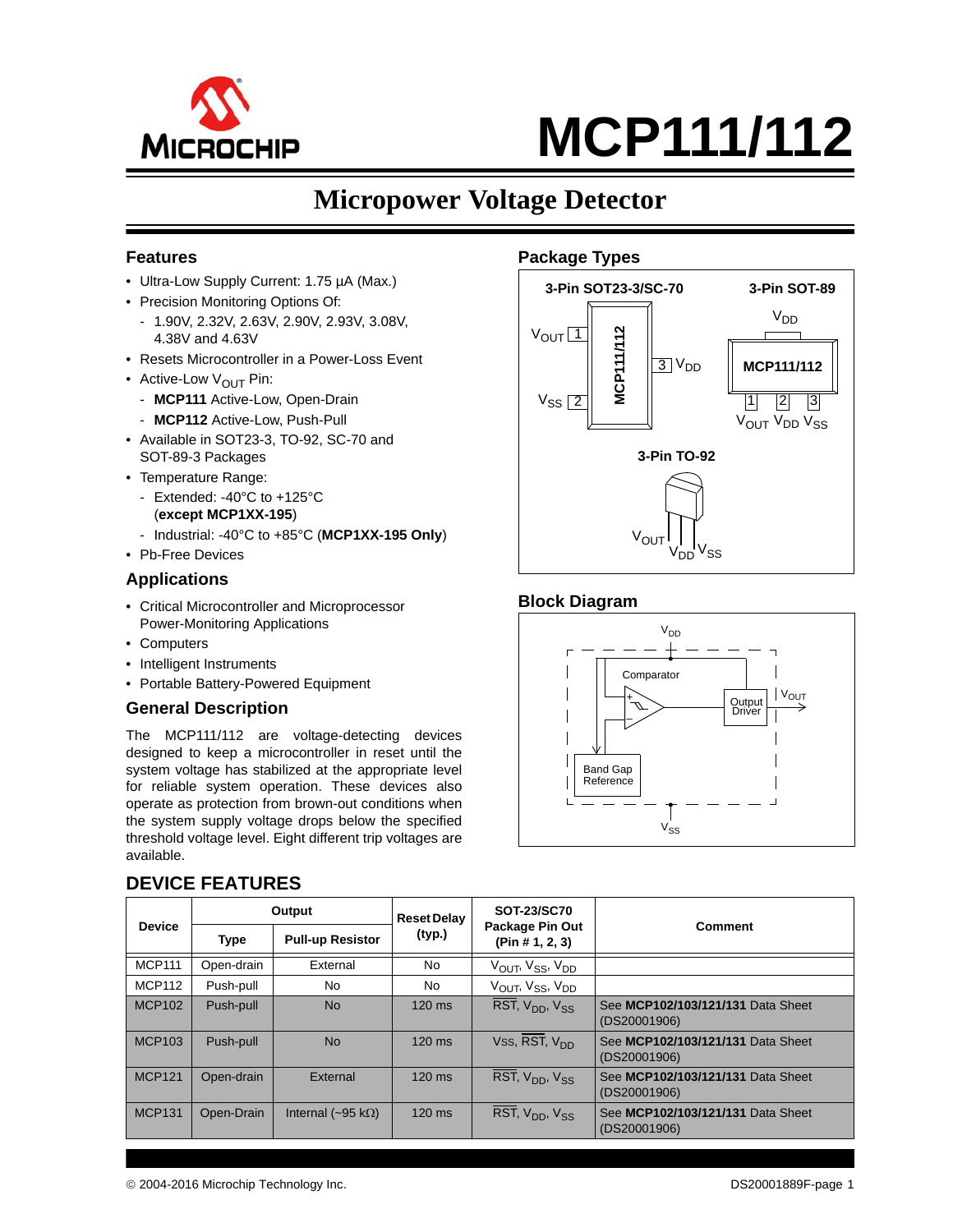#### <span id="page-1-4"></span>**1.0 ELECTRICAL CHARACTERISTICS**

#### **Absolute Maximum Ratings†**

| All inputs and outputs (except RST) w.r.t. V <sub>SS</sub>                   |  |
|------------------------------------------------------------------------------|--|
|                                                                              |  |
|                                                                              |  |
|                                                                              |  |
| Ambient temp. with power applied 40 $\rm ^{\circ}C$ to + 125 $\rm ^{\circ}C$ |  |
| Maximum Junction temp. with power applied  150°C                             |  |
|                                                                              |  |

**† Notice:** Stresses above those listed under "Maximum Ratings" may cause permanent damage to the device. This is a stress rating only and functional operation of the device at those or any other conditions above those indicated in the operational listings of this specification is not implied. Exposure to maximum rating conditions for extended periods may affect device reliability.

# **DC CHARACTERISTICS**

**Electrical Specifications:** Unless otherwise indicated, all limits are specified for  $V_{DD} = 1V$  to 5.5V, R<sub>PU</sub> = 100 k $\Omega$  (only MCP111),  $T_A = -40^{\circ}C$  to +125°C.

| <b>Parameters</b>                                       |                   | Symbol                   | Min.  | Typ.     | Max.  | <b>Units</b> | <b>Conditions</b>                                          |
|---------------------------------------------------------|-------------------|--------------------------|-------|----------|-------|--------------|------------------------------------------------------------|
| Operating Voltage Range                                 |                   | V <sub>DD</sub>          | 1.0   | $\equiv$ | 5.5   | V            |                                                            |
| Specified V <sub>DD</sub> Value to V <sub>OUT</sub> low |                   | V <sub>DD</sub>          | 1.0   | $\equiv$ |       | $\vee$       | $I_{\overline{RST}}$ = 10 µA, V $_{\overline{RST}}$ < 0.2V |
| <b>Operating Current</b>                                |                   | l <sub>DD</sub>          |       | < 1      | 1.75  | μA           |                                                            |
| V <sub>DD</sub> Trip Point                              | <b>MCP1XX-195</b> | V <sub>TRIP</sub>        | 1.872 | 1.900    | 1.929 | V            | $T_A = +25$ °C (Note 1)                                    |
|                                                         |                   |                          | 1.853 | 1.900    | 1.948 | $\vee$       | $T_A = -40^{\circ}C$ to $+85^{\circ}C$ (Note 2)            |
|                                                         | <b>MCP1XX-240</b> |                          | 2.285 | 2.320    | 2.355 | V            | $T_A$ = +25°C (Note 1)                                     |
|                                                         |                   |                          | 2.262 | 2.320    | 2.378 | V            | Note 2                                                     |
|                                                         | <b>MCP1XX-270</b> |                          | 2.591 | 2.630    | 2.670 | V            | $T_A$ = +25°C (Note 1)                                     |
|                                                         |                   |                          | 2.564 | 2.630    | 2.696 | V            | Note 2                                                     |
|                                                         | <b>MCP1XX-290</b> |                          | 2.857 | 2.900    | 2.944 | V            | $T_A = +25^{\circ}C$ (Note 1)                              |
|                                                         |                   |                          | 2.828 | 2.900    | 2.973 | V            | Note 2                                                     |
|                                                         | <b>MCP1XX-300</b> |                          | 2.886 | 2.930    | 2.974 | V            | $T_A$ = +25°C (Note 1)                                     |
|                                                         |                   |                          | 2.857 | 2.930    | 3.003 | V            | Note 2                                                     |
|                                                         | <b>MCP1XX-315</b> |                          | 3.034 | 3.080    | 3.126 | V            | $T_A = +25$ °C (Note 1)                                    |
|                                                         |                   |                          | 3.003 | 3.080    | 3.157 | V            | Note 2                                                     |
|                                                         | <b>MCP1XX-450</b> |                          | 4.314 | 4.380    | 4.446 | V            | $T_A$ = +25°C (Note 1)                                     |
|                                                         |                   |                          | 4.271 | 4.380    | 4.490 | V            | Note 2                                                     |
|                                                         | <b>MCP1XX-475</b> |                          | 4.561 | 4.630    | 4.700 | V            | $T_A = +25^{\circ}C$ (Note 1)                              |
|                                                         |                   |                          | 4.514 | 4.630    | 4.746 | V            | Note 2                                                     |
| $V_{DD}$ Trip Point Tempco                              |                   | <b>T</b> <sub>TPCO</sub> |       | ±100     |       | ppm/°<br>C   |                                                            |

<span id="page-1-2"></span><span id="page-1-1"></span><span id="page-1-0"></span>**Note 1:** Trip point is ±1.5% from typical value.

**2:** Trip point is ±2.5% from typical value.

**3:** This specification allows this device to be used in PIC® microcontroller applications that require the In-Circuit Serial Programming™ (ICSP™) feature (see device-specific programming specifications for voltage requirements). This specification DOES NOT allow a continuous high voltage to be present on the open-drain output pin  $(V_{O|IT})$ . The total time that the V<sub>OUT</sub> pin can be above the maximum device operational voltage (5.5V) is 100 sec. Current into the V<sub>OUT</sub> pin should be limited to 2 mA. It is recommended that the device operational temperature be maintained between 0°C to 70°C (+25°C preferred). For additional information, please refer to [Figure 2-28](#page-8-0).

<span id="page-1-3"></span>**4:** This parameter is established by characterization and is not 100% tested.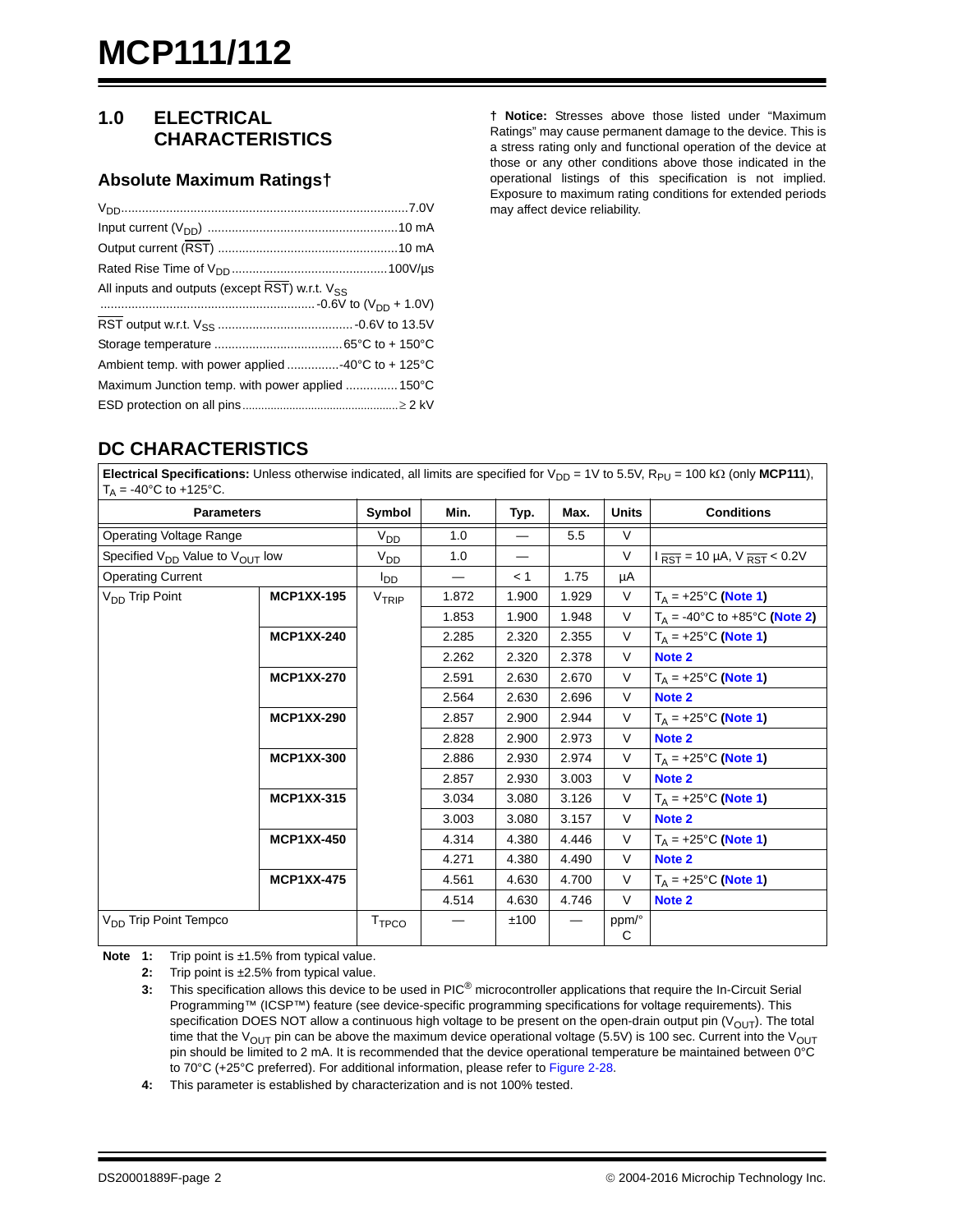# **DC CHARACTERISTICS (CONTINUED)**

**Electrical Specifications:** Unless otherwise indicated, all limits are specified for  $V_{DD} = 1V$  to 5.5V, R<sub>PU</sub> = 100 k $\Omega$  (only MCP111),  $T_0 = -40^{\circ}$ C to  $+125^{\circ}$ C.

| $-10$ $-10$ $-120$ $-1$                                      |                   |                  |                |      |              |              |                                                                                                                                                                       |  |  |
|--------------------------------------------------------------|-------------------|------------------|----------------|------|--------------|--------------|-----------------------------------------------------------------------------------------------------------------------------------------------------------------------|--|--|
| <b>Parameters</b>                                            |                   | Symbol           | Min.           | Typ. | Max.         | <b>Units</b> | <b>Conditions</b>                                                                                                                                                     |  |  |
| Threshold Hysteresis                                         | <b>MCP1XX-195</b> | V <sub>HYS</sub> | 0.019          |      | 0.114        | V            | $T_A = +25$ °C                                                                                                                                                        |  |  |
| $(min = 1\%, max = 6\%)$                                     | <b>MCP1XX-240</b> |                  | 0.023          |      | 0.139        | $\vee$       |                                                                                                                                                                       |  |  |
|                                                              | <b>MCP1XX-270</b> |                  | 0.026          |      | 0.158        | $\vee$       |                                                                                                                                                                       |  |  |
|                                                              | <b>MCP1XX-290</b> |                  | 0.029          |      | 0.174        | V            |                                                                                                                                                                       |  |  |
|                                                              | <b>MCP1XX-300</b> |                  | 0.029          |      | 0.176        | V            |                                                                                                                                                                       |  |  |
|                                                              | <b>MCP1XX-315</b> |                  | 0.031          |      | 0.185        | V            |                                                                                                                                                                       |  |  |
|                                                              | <b>MCP1XX-450</b> |                  | 0.044          |      | 0.263        | $\vee$       |                                                                                                                                                                       |  |  |
|                                                              | <b>MCP1XX-475</b> |                  | 0.046          |      | 0.278        | V            |                                                                                                                                                                       |  |  |
| V <sub>OUT</sub> Low-level Output Voltage                    |                   | $V_{OL}$         |                |      | 0.4          | V            | $I_{OL}$ = 500 µA, $V_{DD}$ = $V_{TRIP(MIN)}$                                                                                                                         |  |  |
| V <sub>OUT</sub> High-level Output Voltage                   |                   | V <sub>OH</sub>  | $V_{DD} - 0.6$ |      |              | $\vee$       | $I_{OH} = 1$ mA, For only MCP112<br>(push-pull output)                                                                                                                |  |  |
| Open-drain High Voltage on Output                            |                   | V <sub>ODH</sub> |                |      | $13.5^{(3)}$ | $\vee$       | MCP111 only.<br>$V_{DD}$ = 3.0V, Time voltage ><br>5.5V applied $\leq$ 100s,<br>current into pin limited to<br>2 mA, +25°C operation<br>recommended<br>Note 3, Note 4 |  |  |
| Open-drain Output Leakage Current<br>$(MCP111 \text{ only})$ |                   | $I_{OD}$         |                | 0.1  |              | μA           |                                                                                                                                                                       |  |  |

Note 1: Trip point is ±1.5% from typical value.

**2:** Trip point is ±2.5% from typical value.

**3:** This specification allows this device to be used in PIC® microcontroller applications that require the In-Circuit Serial Programming™ (ICSP™) feature (see device-specific programming specifications for voltage requirements). This specification DOES NOT allow a continuous high voltage to be present on the open-drain output pin  $(V<sub>OUT</sub>)$ . The total time that the V<sub>OUT</sub> pin can be above the maximum device operational voltage (5.5V) is 100 sec. Current into the V<sub>OUT</sub> pin should be limited to 2 mA. It is recommended that the device operational temperature be maintained between 0°C to 70°C (+25°C preferred). For additional information, please refer to Figure 2-28.

**4:** This parameter is established by characterization and is not 100% tested.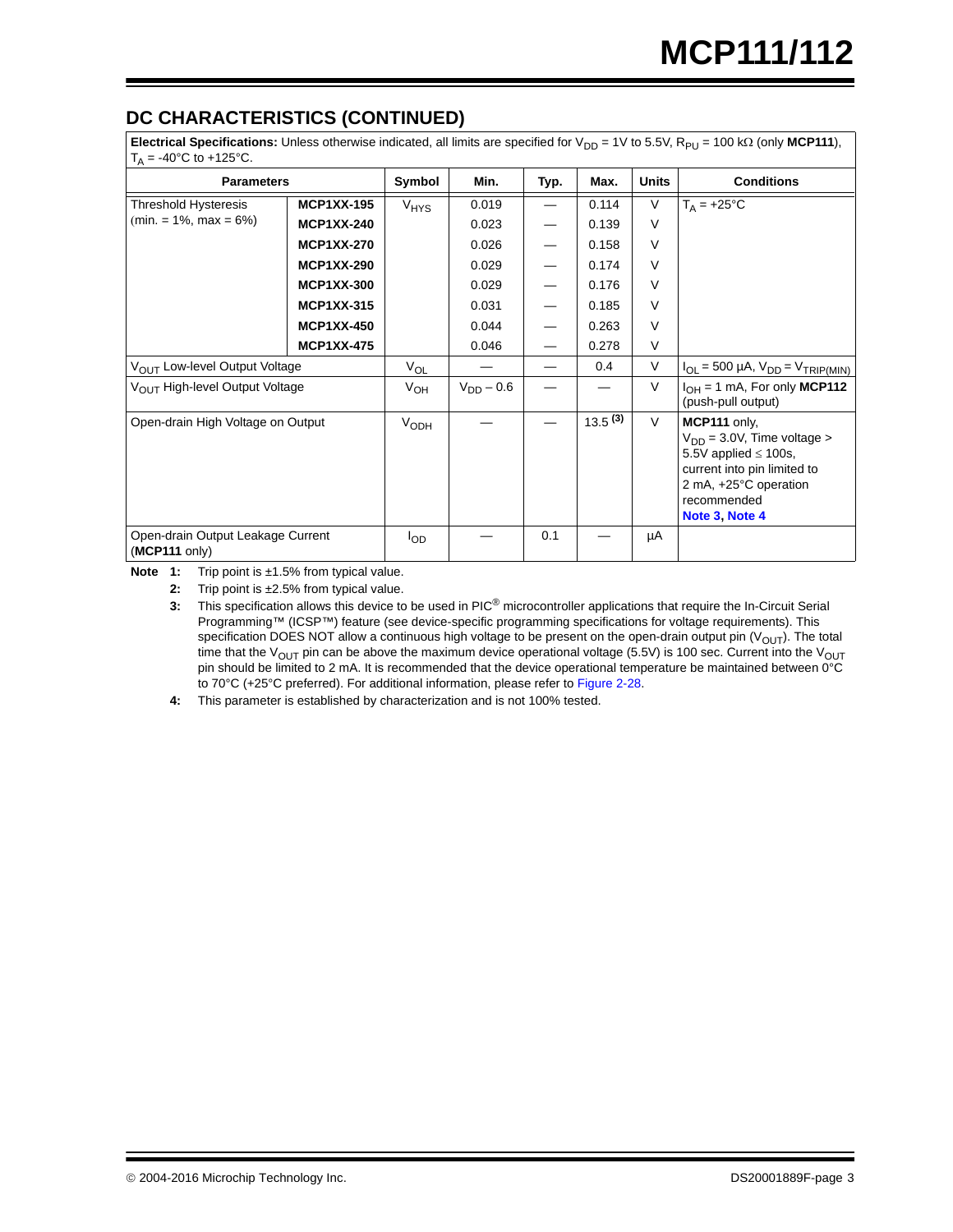

<span id="page-3-0"></span>

### **AC CHARACTERISTICS**

**Electrical Specifications:** Unless otherwise indicated, all limits are specified for  $V_{DD} = 1V$  to 5.5V,  $R_{PU} = 100$  k $\Omega$ (only **MCP111**),  $T_A = -40^{\circ}$ C to  $+125^{\circ}$ C.

| <b>Parameters</b>                                        | Symbol            | Min. | Typ. | Max. | <b>Units</b> | <b>Conditions</b>                                                                                                               |
|----------------------------------------------------------|-------------------|------|------|------|--------------|---------------------------------------------------------------------------------------------------------------------------------|
| $V_{DD}$ Detect to $V_{OIII}$ Inactive                   | <sup>t</sup> RPU  |      | 90   |      | μs           | <b>Figure 1-1</b> and $C_1 = 50$ pF<br>(Note 1)                                                                                 |
| $V_{DD}$ Detect to $V_{OIII}$ Active                     | <sup>t</sup> RPD  |      | 130  |      | μs           | $V_{DD}$ ramped from $V_{TRIP(MAX)}$ +<br>250 mV down to $V_{TRIP(MIN)}$ -<br>250 mV, per Figure 1-1,<br>$C_1 = 50$ pF (Note 1) |
| $V_{\text{OUT}}$ Rise Time After $V_{\text{OUT}}$ Active | $t_{\mathsf{RT}}$ |      | 5    |      | μs           | For $V_{OUT}$ 10% to 90% of final<br>value per Figure 1-1, $C_1 = 50$ pF<br>(Note 1)                                            |

<span id="page-3-1"></span>**Note 1:** These parameters are for design guidance only and are not 100% tested.

### **TEMPERATURE CHARACTERISTICS**

**Electrical Specifications:** Unless otherwise noted, all limits are specified for  $V_{DD} = 1V$  to 5.5V,  $R_{PU} = 100$  k $\Omega$ **(MCP111** only),  $T_A = -40^{\circ}$ C to  $+125^{\circ}$ C.

| <i></i> n                          |               |       |       |        |              |                   |  |  |
|------------------------------------|---------------|-------|-------|--------|--------------|-------------------|--|--|
| <b>Parameters</b>                  | Symbol        | Min.  | Typ.  | Max.   | <b>Units</b> | <b>Conditions</b> |  |  |
| <b>Temperature Ranges</b>          |               |       |       |        |              |                   |  |  |
| Specified Temperature Range        | $T_A$         | $-40$ |       | $+85$  | °C           | <b>MCP1XX-195</b> |  |  |
| Specified Temperature Range        | $T_A$         | $-40$ |       | $+125$ | °C           | Except MCP1XX-195 |  |  |
| Maximum Junction Temperature       | $T_{\rm J}$   |       |       | $+150$ | °C           |                   |  |  |
| Storage Temperature Range          | $T_A$         | $-65$ |       | $+150$ | °C           |                   |  |  |
| <b>Package Thermal Resistances</b> |               |       |       |        |              |                   |  |  |
| Thermal Resistance, 3L-SOT23       | $\theta_{JA}$ |       | 336   |        | °C/W         |                   |  |  |
| Thermal Resistance, 3L-SC-70       | $\theta_{JA}$ |       | 340   |        | °C/W         |                   |  |  |
| Thermal Resistance, 3L-TO-92       | $\theta_{JA}$ |       | 131.9 |        | °C/W         |                   |  |  |
| Thermal Resistance, 3L-SOT-89      | $\theta_{JA}$ |       | 110   |        | °C/W         |                   |  |  |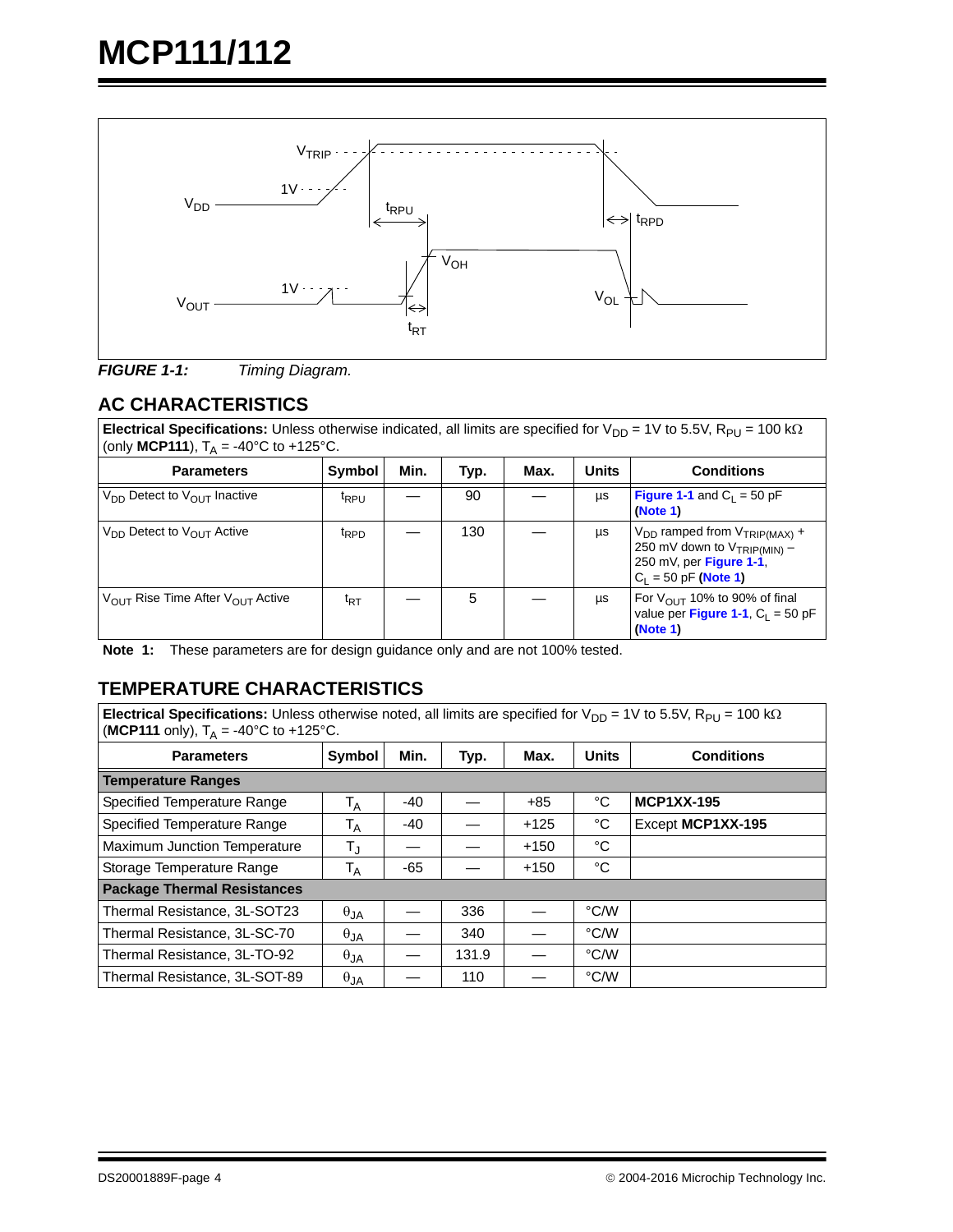## **2.0 TYPICAL PERFORMANCE CURVES**

**Note:** The graphs and tables provided following this note are a statistical summary based on a limited number of samples and are provided for informational purposes only. The performance characteristics listed herein are not tested or guaranteed. In some graphs or tables, the data presented may be outside the specified operating range (e.g., outside specified power supply range) and therefore outside the warranted range.

**Note:** Unless otherwise indicated, all limits are specified for  $V_{DD} = 1V$  to 5.5V,  $R_{PU} = 100$  k $\Omega$  (only MCP111; see **Figure 4-1**),  $T_A = -40^{\circ}C$  to  $+125^{\circ}C$ .



*FIGURE 2-1: I<sub>DD</sub> vs. Temperature (MCP111-195).*



*FIGURE 2-2: I<sub>DD</sub> vs. Temperature (MCP112-300).*



*FIGURE 2-3: I<sub>DD</sub> vs. Temperature (MCP112-475).*



*FIGURE 2-4: I<sub>DD</sub> vs. V<sub>DD</sub> (MCP111-195).* 



*FIGURE 2-5: I<sub>DD</sub> vs. V<sub>DD</sub> (MCP112-300).* 



*FIGURE 2-6: I<sub>DD</sub> vs. V<sub>DD</sub> (MCP112-475).*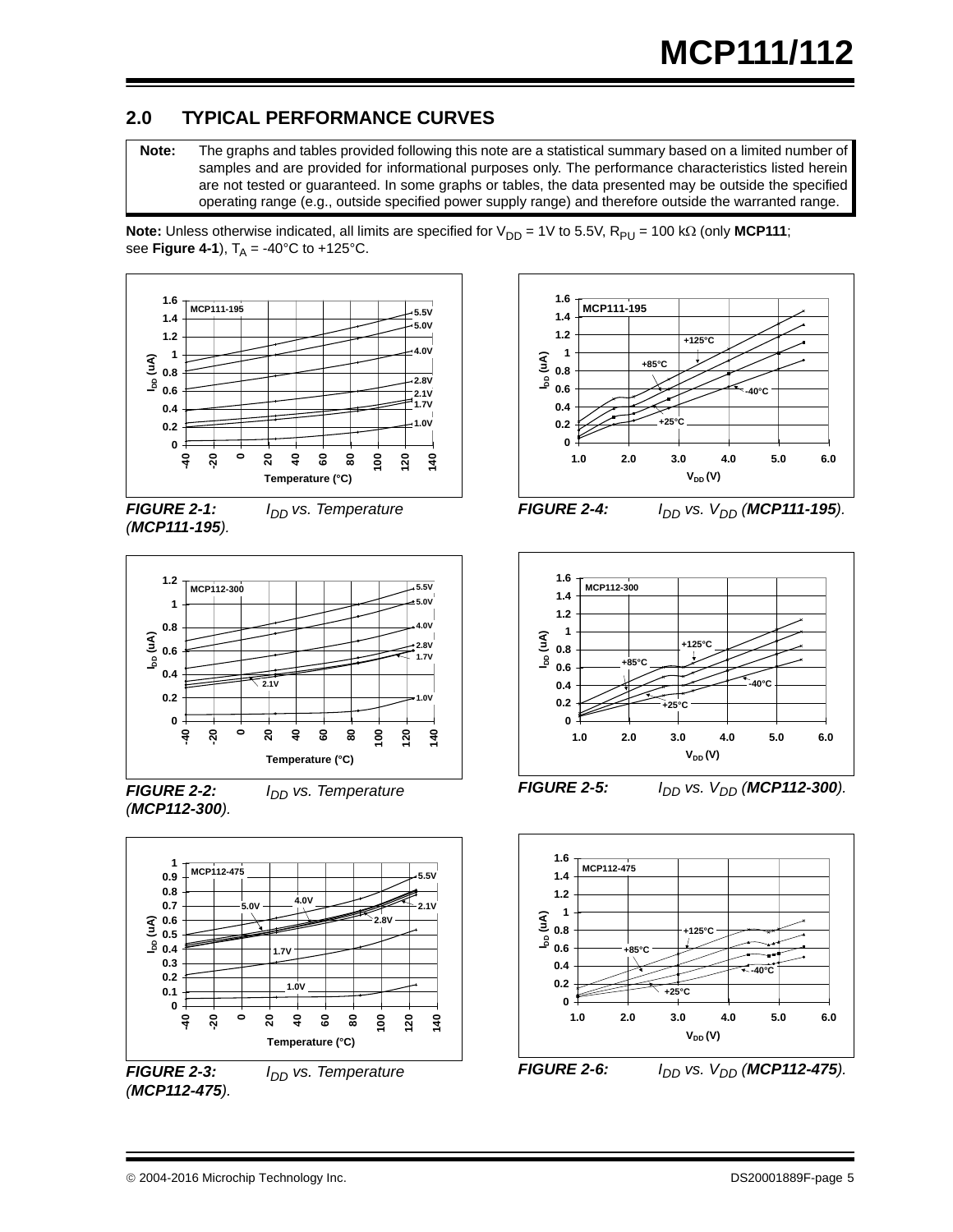**Note:** Unless otherwise indicated, all limits are specified for  $V_{DD} = 1V$  to 5.5V,  $R_{PU} = 100$  k $\Omega$  (only **MCP111**; see **Figure 4-1**),  $T_A = -40^{\circ}C$  to  $+125^{\circ}C$ .



*FIGURE 2-7:*  $V_{TRIP}$  and  $V_{HYST}$  vs. *Temperature (MCP111-195).*



*FIGURE 2-8:*  $V_{TRIP}$  and  $V_{HYST}$  vs. *Temperature (MCP112-300).*



*FIGURE 2-9:*  $V_{TRIP}$  and  $V_{HYST}$  vs. *Temperature (MCP112-475).*



*FIGURE 2-10:*  $V_{OL}$  vs.  $I_{OL}$  $(MCP111-195 \text{ @ } V_{DD} = 1.7V).$ 



*FIGURE 2-11:*  $V_{OL}$  vs.  $I_{OL}$  $(MCP112-300 \ @V_{DD} = 2.7V).$ 



*FIGURE 2-12:*  $V_{OL}$  vs.  $I_{OL}$  $(MCP112-475 \text{ @ } V_{DD} = 4.4V$ ).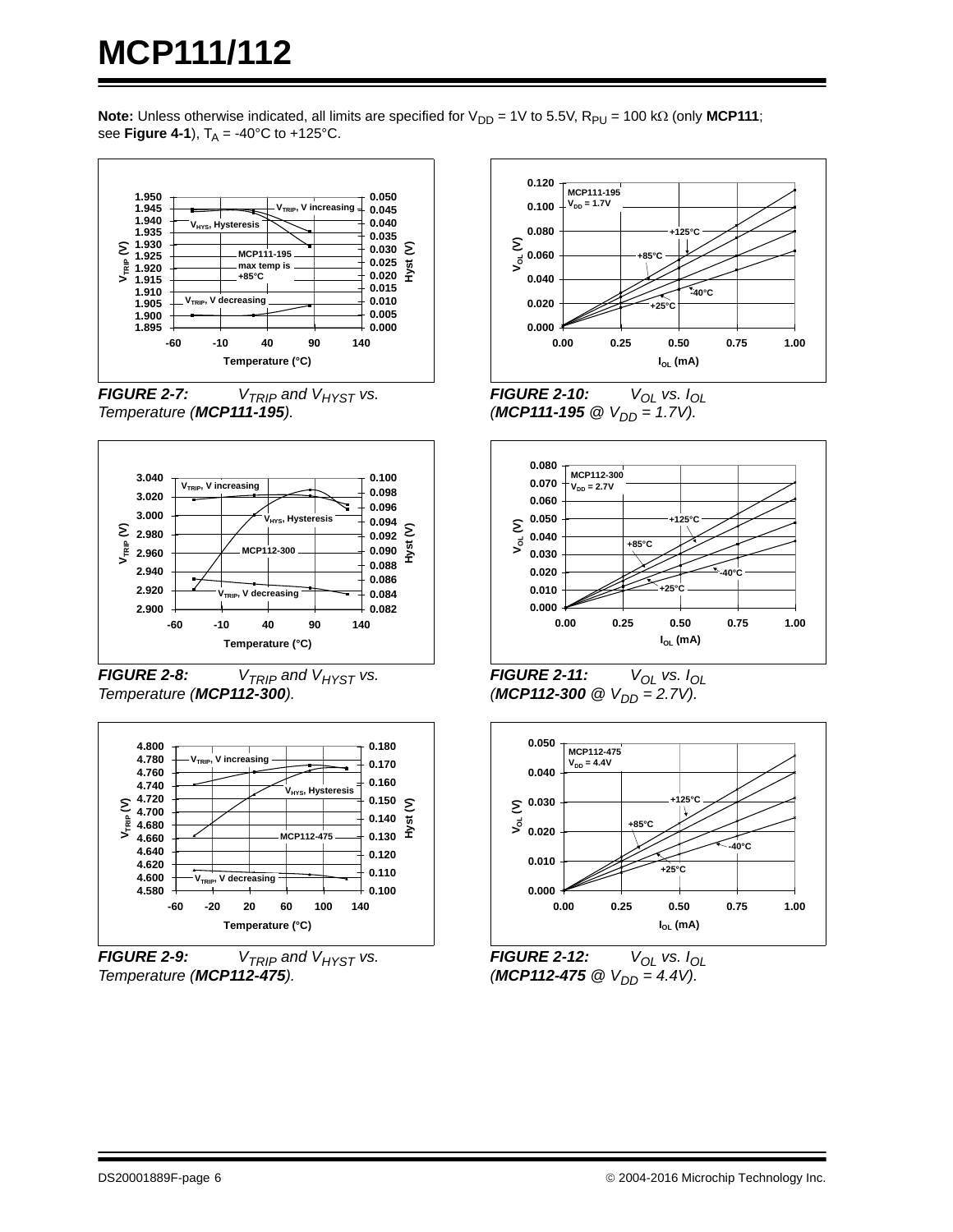**Note:** Unless otherwise indicated, all limits are specified for  $V_{DD} = 1V$  to 5.5V, R<sub>PU</sub> = 100 k $\Omega$  (only MCP111; see **Figure 4-1**),  $T_A = -40^{\circ}C$  to  $+125^{\circ}C$ .











*FIGURE 2-15: V*<sub>OL</sub> vs. Temperature  $(MCP112-475 \text{ @ } V_{DD} = 4.4V$ ).



*FIGURE 2-16:*  $V_{OH}$  vs.  $I_{OH}$  $(MCP112-300 \ @V_{DD} = 3.1V)$ .



*FIGURE 2-17:*  $V_{OH}$  vs.  $I_{OH}$  $(MCP112-475 \text{ @ } V_{DD} = 4.8V).$ 



<span id="page-6-0"></span>*FIGURE 2-18: Typical Transient Response (25 °C).*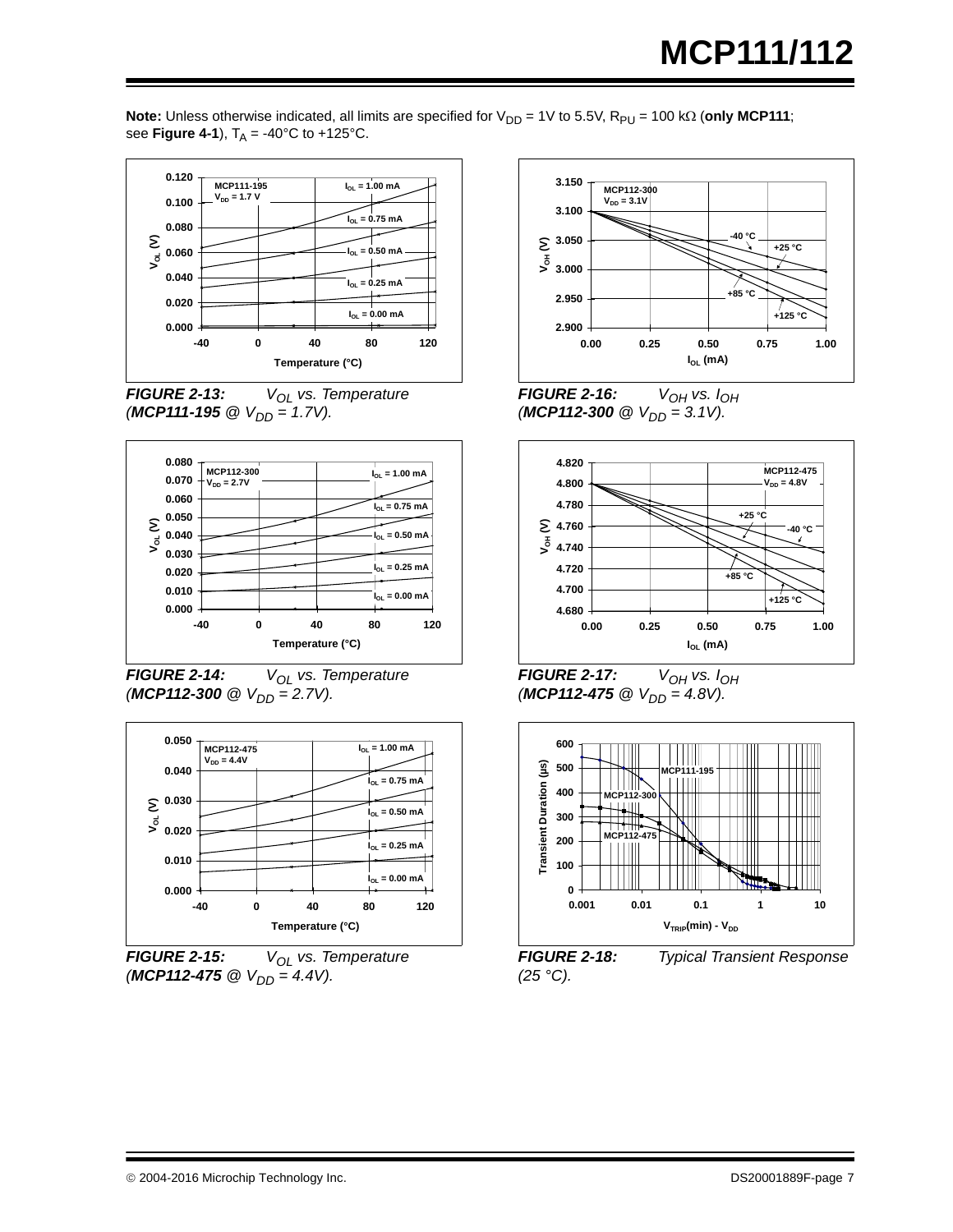**Note:** Unless otherwise indicated, all limits are specified for  $V_{DD} = 1V$  to 5.5V,  $R_{PU} = 100$  k $\Omega$  (only MCP111; see **Figure 4-1**),  $T_A = -40^{\circ}C$  to  $+125^{\circ}C$ .



*FIGURE 2-19: t<sub>RPD</sub>* vs. Temperature *(MCP111-195).*



*FIGURE 2-20: t<sub>RPD</sub>* vs. Temperature *(MCP112-300).*



*FIGURE 2-21: t<sub>RPD</sub>* vs. Temperature *(MCP112-475).*



*(MCP111-195).*

<span id="page-7-0"></span>



<span id="page-7-1"></span>*FIGURE 2-23: t<sub>RPU</sub>* vs. Temperature *(MCP112-300).*



<span id="page-7-2"></span>*FIGURE 2-24: t<sub>RPU</sub>* vs. Temperature *(MCP112-475).*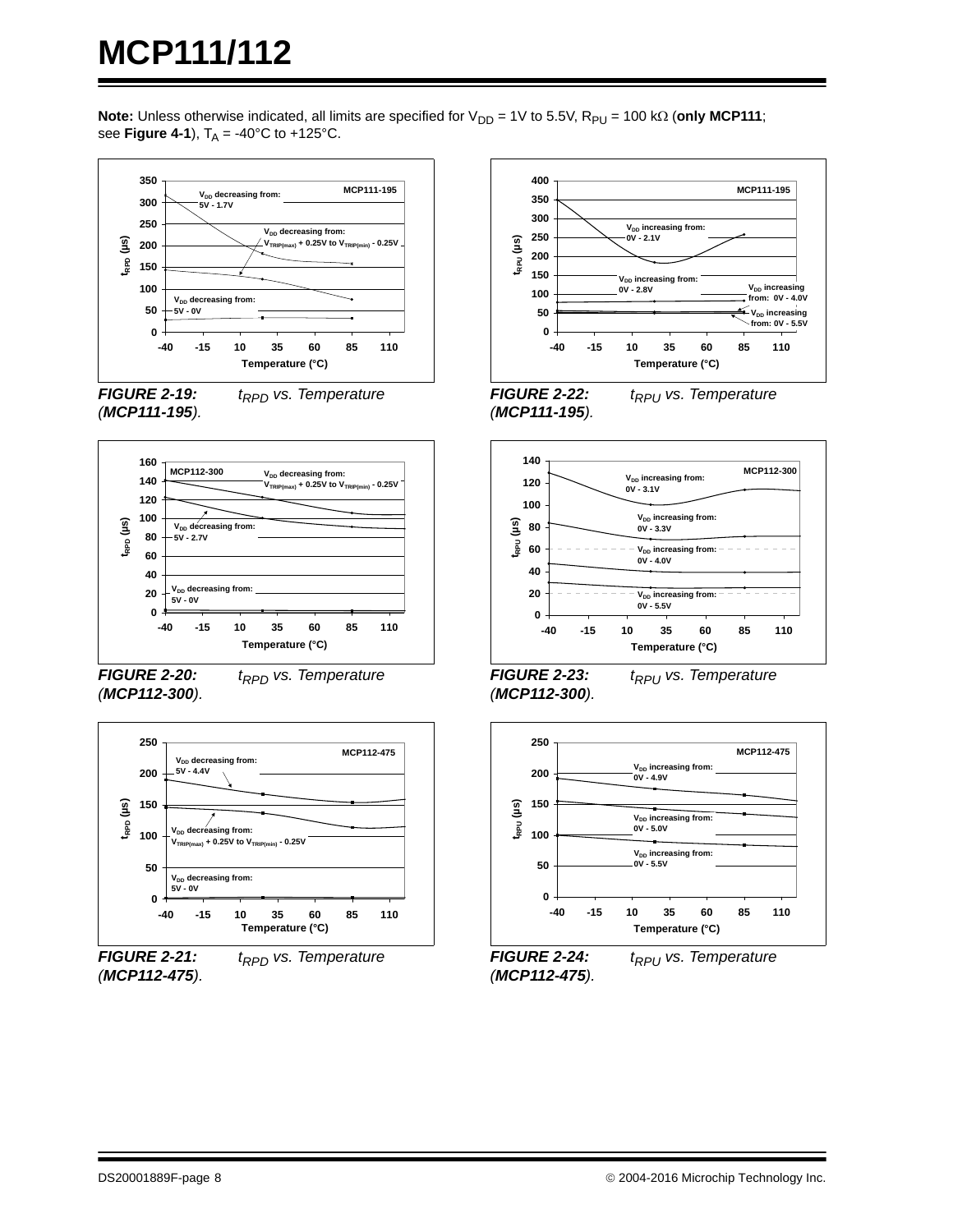**Note:** Unless otherwise indicated, all limits are specified for  $V_{DD} = 1V$  to 5.5V,  $R_{PU} = 100$  k $\Omega$  (only MCP111; see **Figure 4-1**),  $T_A = -40^{\circ}C$  to  $+125^{\circ}C$ .







*FIGURE 2-26: t<sub>RT</sub>* vs. Temperature *(MCP112-300).*





*FIGURE 2-27: t<sub>RT</sub>* vs. Temperature *(MCP112-475).*



<span id="page-8-0"></span>*FIGURE 2-28: Open-Drain Leakage Current vs. Voltage Applied to V<sub>OUT</sub> Pin (MCP111-195).*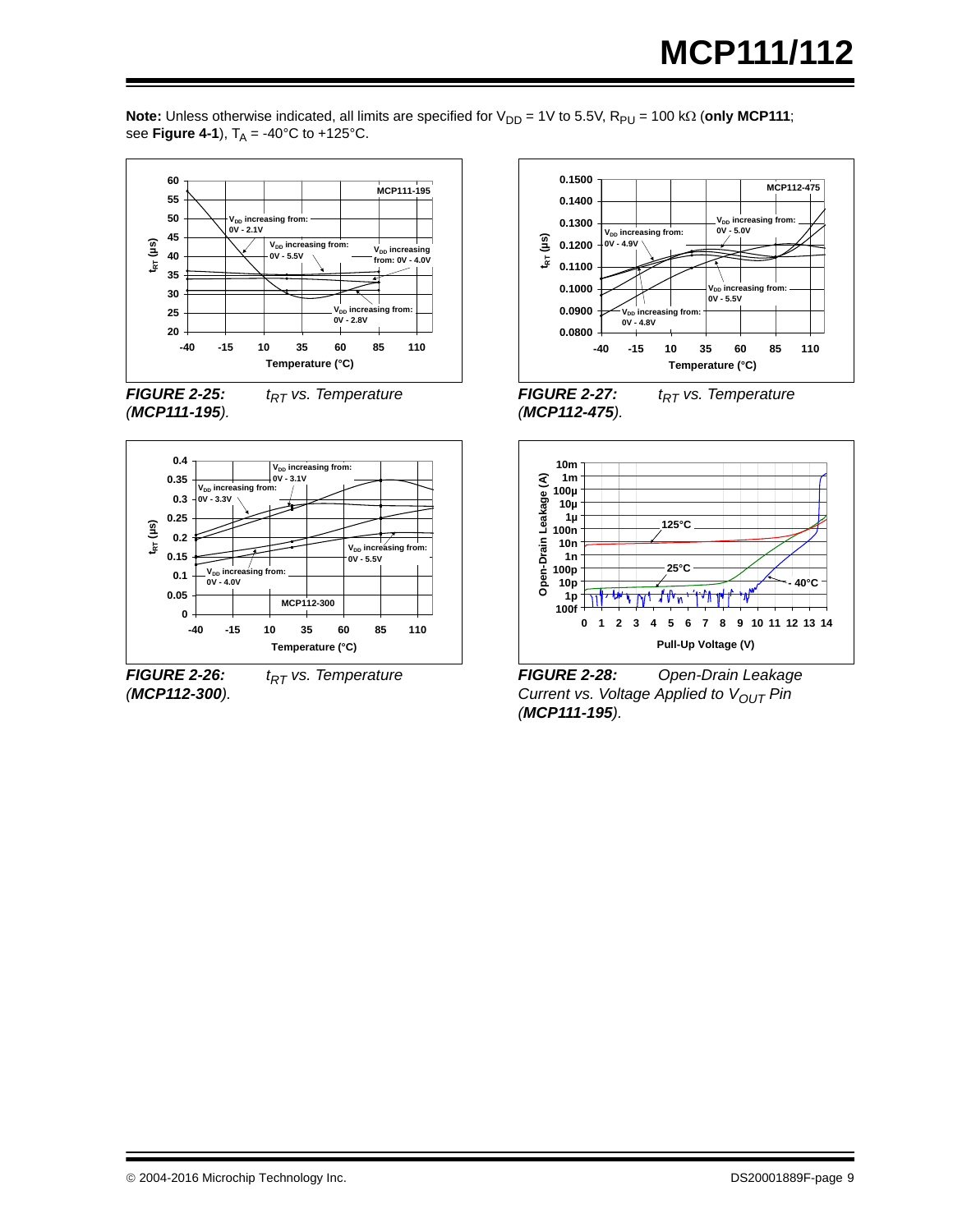#### **3.0 PIN DESCRIPTION**

The descriptions of the pins are listed in [Table 3-1.](#page-9-0)

#### <span id="page-9-1"></span><span id="page-9-0"></span>**TABLE 3-1: PIN FUNCTION TABLE**

|                          | <b>Pin Number</b> |                |                  |                                                                                                                                                                                                            |  |
|--------------------------|-------------------|----------------|------------------|------------------------------------------------------------------------------------------------------------------------------------------------------------------------------------------------------------|--|
| SOT-23-3<br><b>SC-70</b> | <b>SOT-89-3</b>   | T0-92          | Symbol           | <b>Function</b>                                                                                                                                                                                            |  |
| 1                        |                   |                | $V_{\text{OUT}}$ | <b>Output State</b><br>V <sub>DD</sub> Falling:<br>$H = V_{DD} > V_{TRIP}$<br>$L = V_{DD} < V_{TRIP}$<br>V <sub>DD</sub> Rising:<br>$H = V_{DD} > V_{TRIP} + V_{HYS}$<br>$L = V_{DD} < V_{TRIP} + V_{HYS}$ |  |
| $\mathcal{P}$            | 3                 | 3              | $V_{SS}$         | Ground reference                                                                                                                                                                                           |  |
| 3                        | $\overline{2}$    | $\overline{2}$ | V <sub>DD</sub>  | Positive power supply                                                                                                                                                                                      |  |
|                          | 4                 |                | V <sub>DD</sub>  | Positive power supply                                                                                                                                                                                      |  |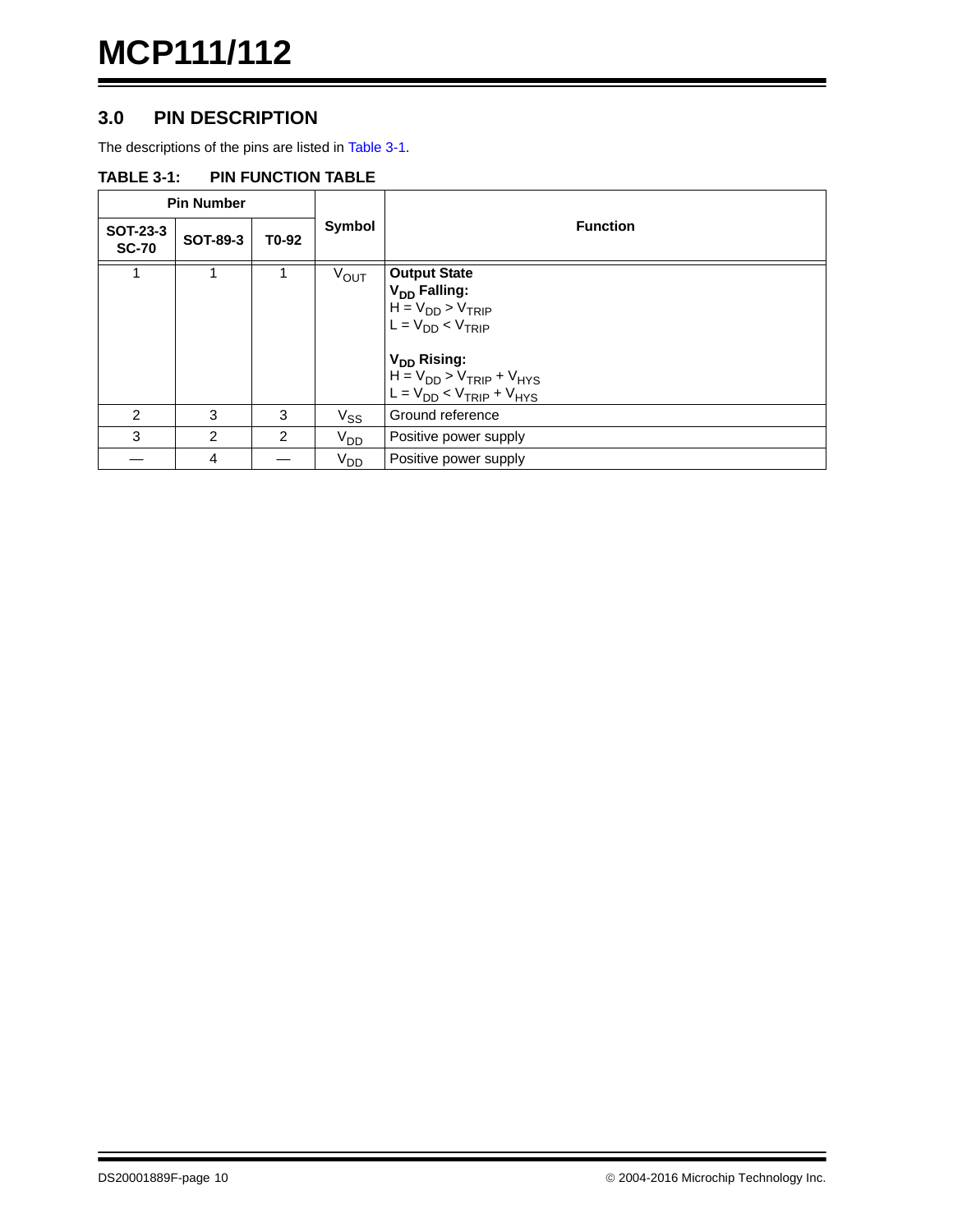### **4.0 APPLICATION INFORMATION**

For many of today's microcontroller applications, care must be taken to prevent low-power conditions that can cause many different system problems. The most common causes is a brown-out condition, where the system supply drops below the operating level momentarily. The second most common cause is when a slowly decaying power supply causes the microcontroller to begin executing instructions without sufficient voltage to sustain SRAM, thus producing indeterminate results. [Figure 4-1](#page-10-0) shows a typical application circuit.



<span id="page-10-0"></span>*FIGURE 4-1: Typical Application Circuit.*

#### **4.1 V<sub>TRIP</sub>** Operation

The voltage trip point ( $V<sub>TRIP</sub>$ ) is determined on the falling edge of  $V_{DD}$ . The actual voltage trip point ( $V_{TRIPAC}$ ) will be between the minimum trip point  $(V_{TRIPMIN})$  and the maximum trip point ( $V_{TRIPMAX}$ ). There is a hysteresis on this trip point to remove any "jitter" that would occur on the  $V_{\text{OUT}}$  pin when the device  $V_{\text{DD}}$  is at the trip point.

[Figure 4-2](#page-10-1) shows the state of the  $V_{OUT}$  pin as determined by the  $V_{DD}$  voltage. The  $V_{TRIP}$  specification is for falling  $V_{DD}$  voltages. When the  $V_{DD}$  voltage is rising, the  $V_{\text{OUT}}$  pin will not be driven high until  $V_{\text{DD}}$  is at  $V<sub>TRIP</sub> + V<sub>HYS</sub>$ .



<span id="page-10-1"></span>

**FIGURE 4-2:**  $V_{OUT}$  Operation as Determined by the  $V_{TRIP}$  and  $V_{HYS}$ .

#### **4.2 Negative Going V<sub>DD</sub> Transients**

The minimum pulse width (time) required to cause a reset may be an important criteria in the implementation of a Power-on Reset (POR) circuit. This time is referred to as transient duration, defined as the amount of time needed for these supervisory devices to respond to a drop in  $V_{DD}$ . The transient duration time is dependent on the magnitude of  $V_{TRIP} - V_{DD}$ . Generally speaking, the transient duration decreases with increases in  $V_{TRIP} - V_{DD}$ .

[Figure 4-3](#page-11-0) shows a typical transient duration vs. reset comparator overdrive for which the MCP111/112 will not generate a reset pulse. It shows that the farther below the trip point the transient pulse goes, the duration of the pulse required to cause a reset gets shorter. [Figure 2-18](#page-6-0) shows the transient response characteristics for the MCP111/112.

A 0.1 µF bypass capacitor, mounted as close as possible to the  $V_{DD}$  pin, provides additional transient immunity (refer to [Figure 4-1](#page-10-0)).

 <sup>2004-2016</sup> Microchip Technology Inc. DS20001889F-page 11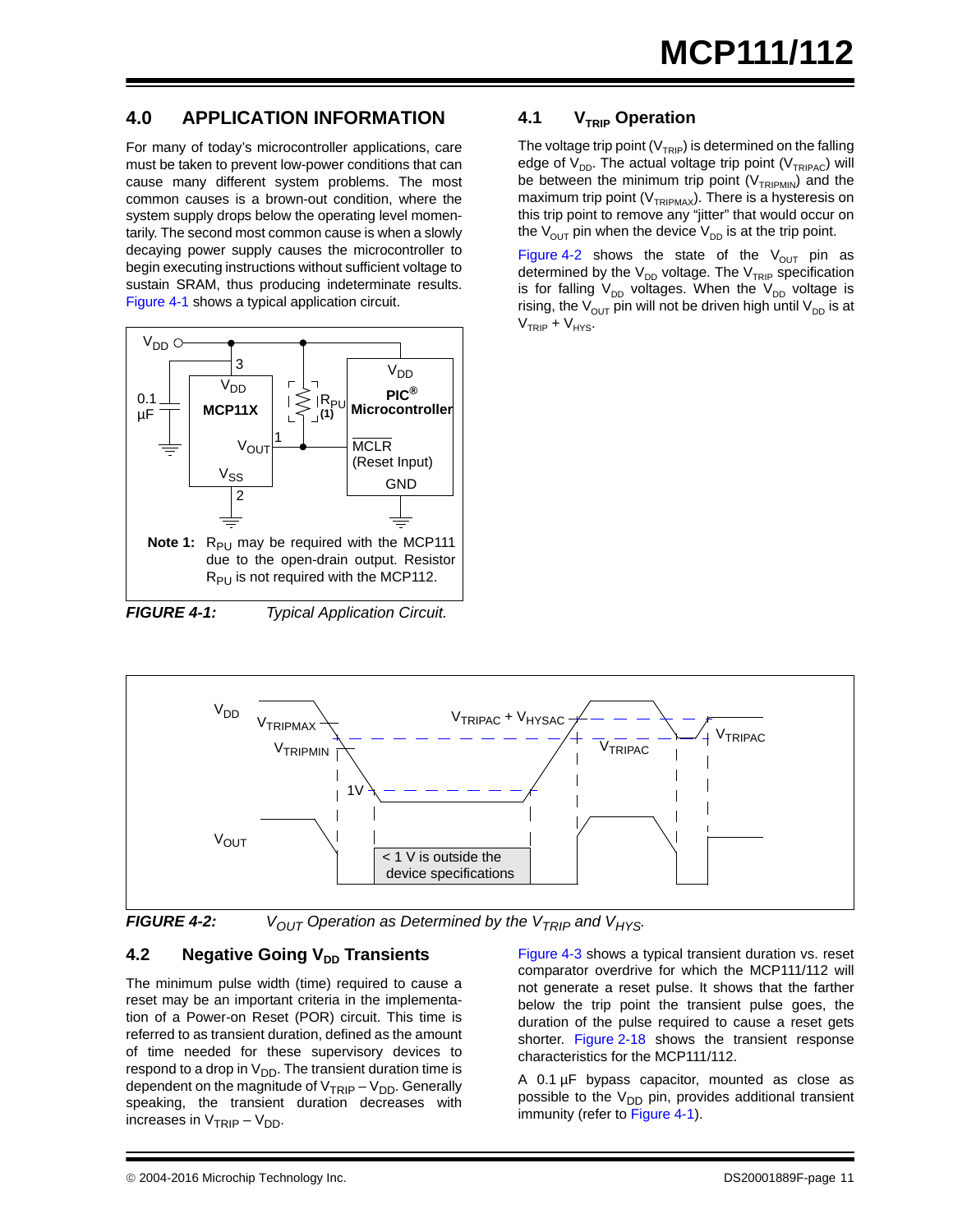

<span id="page-11-0"></span>*FIGURE 4-3: Example of Typical Transient Duration Waveform.*

#### **4.3 Effect of Temperature on Time-Out Period (t<sub>RPU</sub>)**

The time-out period  $(t_{RPU})$  determines how long the device remains in the reset condition. This is affected by both  $V_{DD}$  and temperature. The graph shown in Figures [2-22](#page-7-0), [2-23](#page-7-1) and [2-24](#page-7-2) show the typical response for different  $V_{DD}$  values and temperatures.

#### <span id="page-11-2"></span>**4.4 Using in PIC® Microcontroller ICSP™ Applications (MCP111 only)**

[Figure 4-4](#page-11-1) shows the typical application circuit for using the MCP111 for voltage supervisory function when the PIC microcontroller will be programmed via the In-Circuit Serial Programming™ (ICSP) feature. Additional information is available in TB087, *"Using Voltage Supervisors with PIC® Microcontroller Systems which Implement In-Circuit Serial Programming™"*, DS91087.





<span id="page-11-1"></span>*FIGURE 4-4: Typical Application Circuit for PIC® Microcontroller with the ICSP™ feature.*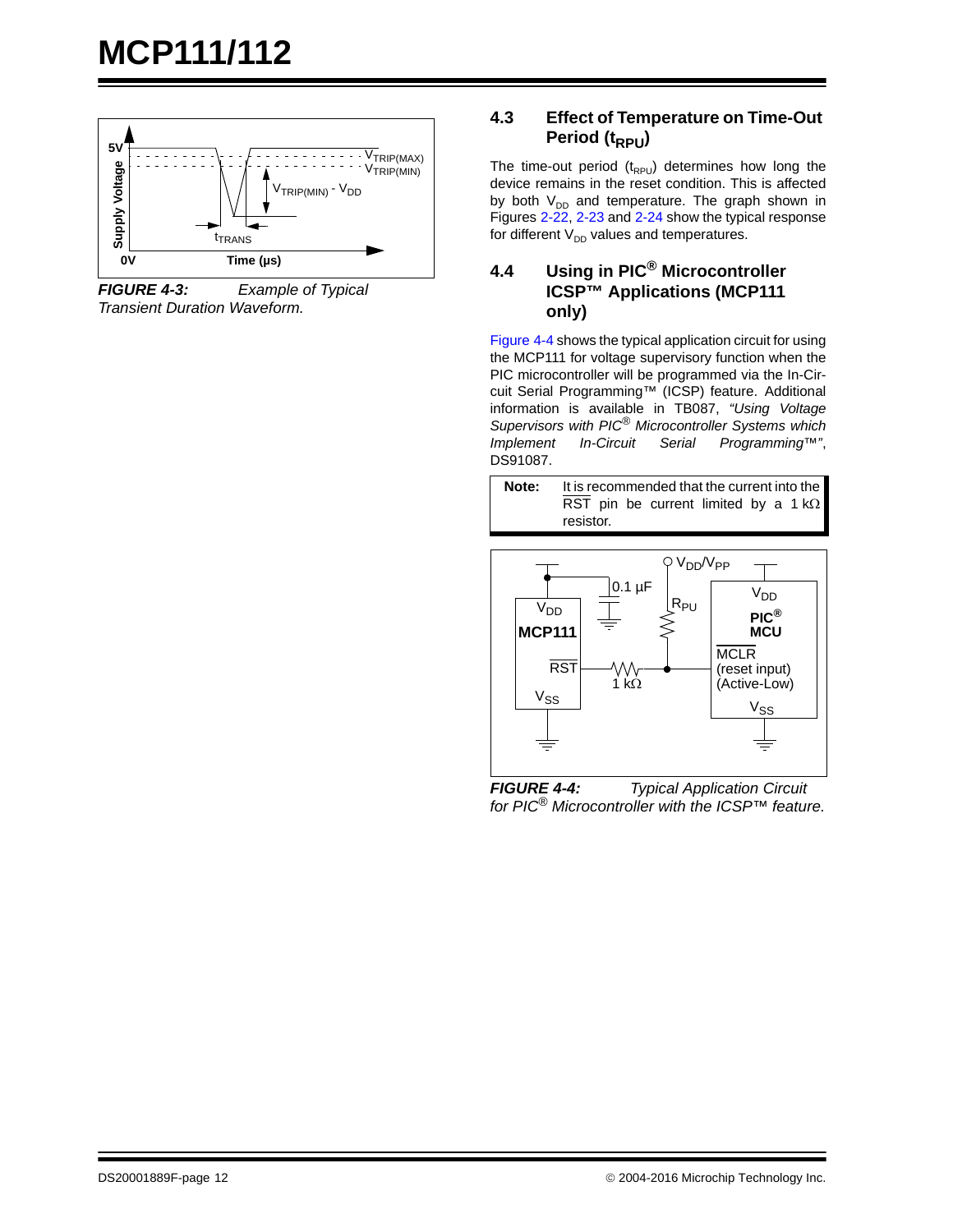#### <span id="page-12-0"></span>**5.0 PACKAGING INFORMATION**

### **5.1 Package Marking Information**



| XXXXXX        | <b>Device</b>  | Code        |                       |
|---------------|----------------|-------------|-----------------------|
|               | MCP111-240E/TO | 240E        | <b>MCP111</b><br>240E |
| <b>XXXXXX</b> | MCP111-270E/TO | 270E        | TO(63)                |
| <b>XXXXXX</b> | MCP111-290E/TO | 290E        | 626256                |
| <b>YWWNNN</b> | MCP111-300E/TO | 300E        |                       |
|               | MCP111-315E/TO | 315E        |                       |
|               | MCP111-450E/TO | 450E        |                       |
|               | MCP111-475E/TO | 475E        |                       |
|               | MCP111-195I/TO | <b>1951</b> |                       |
|               |                |             |                       |







|      | <b>Device</b>   | Code        |      |
|------|-----------------|-------------|------|
|      | MCP111T-195I/TT | <b>MPNN</b> |      |
|      | MCP111T-240ETT  | <b>MQNN</b> |      |
|      | MCP111T-270E/TT | <b>MGNN</b> |      |
| XXNN | MCP111T-290E/TT | <b>NHNN</b> | MP25 |
|      | MCP111T-300E/TT | <b>MJNN</b> |      |
|      | MCP111T-315E/TT | <b>MKNN</b> |      |
|      | MCP111T-450E/TT | <b>MLNN</b> |      |
|      | MCP111T-475E/TT | <b>MMNN</b> |      |
|      | MCP112T-195I/TT | <b>MRNN</b> |      |
|      | MCP112T-240ETT  | <b>MSNN</b> |      |
|      | MCP112T-270E/TT | <b>MANN</b> |      |
|      | MCP112T-290E/TT | <b>MBNN</b> |      |
|      | MCP112T-300E/TT | <b>MCNN</b> |      |
|      | MCP112T-315E/TT | <b>MDNN</b> |      |
|      | MCP112T-450E/TT | <b>MENN</b> |      |
|      | MCP112T-475E/TT | <b>MFNN</b> |      |
|      |                 |             |      |

Example:



|       | Y<br><b>WW</b><br><b>NNN</b><br>(e3) | <b>Legend:</b> XXX Customer-specific information<br>Year code (last digit of calendar year)<br>Week code (week of January 1 is week '01')<br>Alphanumeric traceability code<br>Pb-free JEDEC designator for Matte Tin (Sn)<br>This package is Pb-free. The Pb-free JEDEC designator ((e3))<br>can be found on the outer packaging for this package. |
|-------|--------------------------------------|-----------------------------------------------------------------------------------------------------------------------------------------------------------------------------------------------------------------------------------------------------------------------------------------------------------------------------------------------------|
| Note: |                                      | In the event the full Microchip part number cannot be marked on one line, it will<br>be carried over to the next line, thus limiting the number of available<br>characters for customer-specific information.                                                                                                                                       |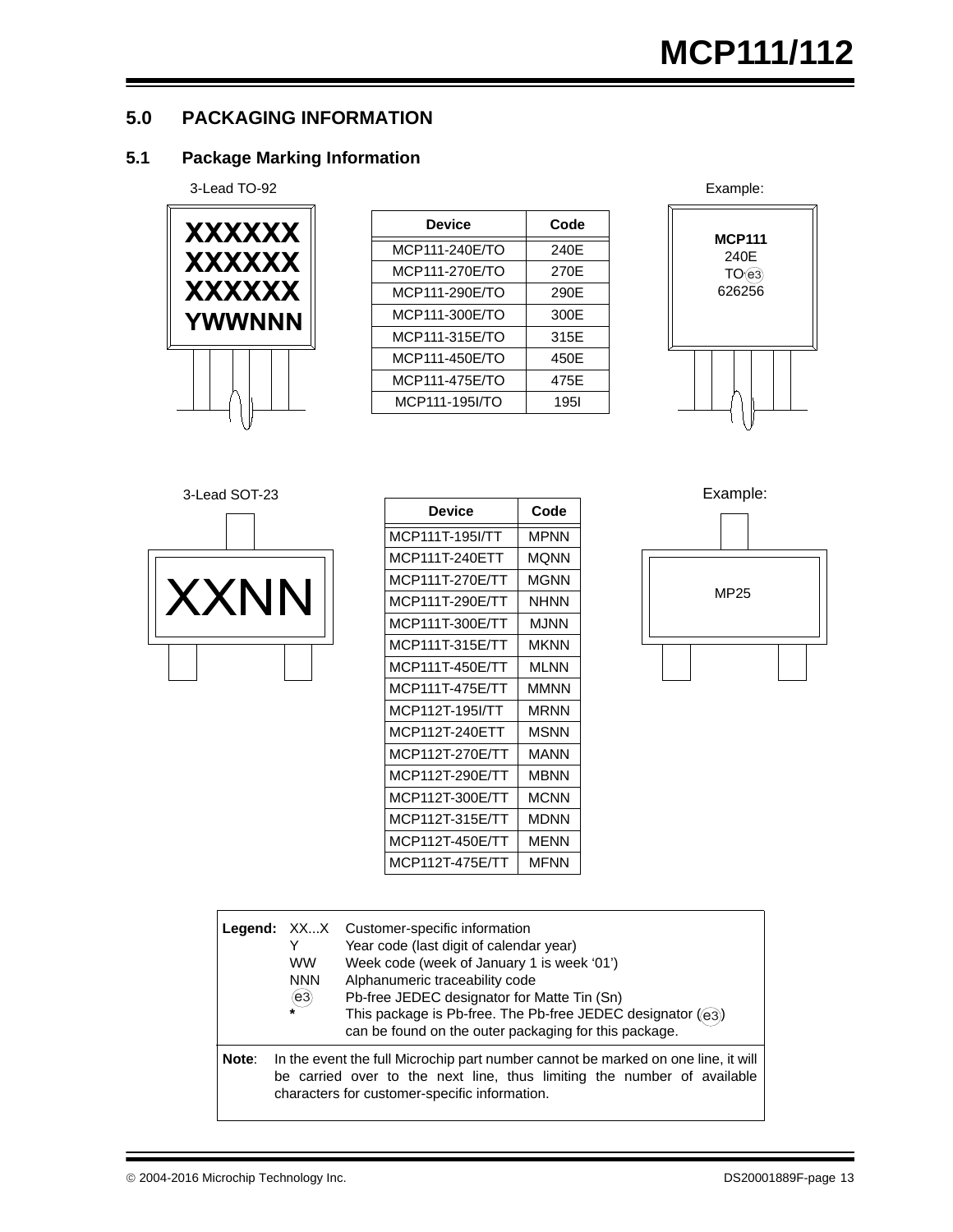#### **Package Marking Information (Continued)**



| Device          | Code  |
|-----------------|-------|
| MCP111T-195I/LB | FPNN  |
| MCP111T-240E/LB | EONN  |
| MCP111T-270E/LB | EGNN  |
| MCP111T-290E/LB | EHNN  |
| MCP111T-300E/LB | F.INN |
| MCP111T-315E/LB | FKNN  |
| MCP111T-450E/LB | FI NN |
| MCP111T-475F/LB | FMNN  |
| MCP112T-195I/LB | FRNN  |
| MCP112T-240E/LB | ESNN  |
| MCP112T-270E/LB | FANN  |
| MCP112T-290E/LB | EBNN  |
| MCP112T-300E/LB | FCNN  |
| MCP112T-315E/LB | FDNN  |
| MCP112T-450E/LB | EENN  |
| MCP112T-475F/LB | FFNN  |





| Device          | Code |
|-----------------|------|
| MCP111T-195I/MB | МP   |
| MCP111T-240EMB  | ΜQ   |
| MCP111T-270E/MB | ΜG   |
| MCP111T-290E/MB | NΗ   |
| MCP111T-300E/MB | M.I  |
| MCP111T-315E/MB | МK   |
| MCP111T-450E/MB | ML   |
| MCP111T-475E/MB | мм   |
| MCP112T-195I/MB | ΜR   |
| MCP112T-240EMB  | ΜS   |
| MCP112T-270E/MB | МA   |
| MCP112T-290E/MB | MВ   |
| MCP112T-300E/MB | МC   |
| MCP112T-315E/MB | MD   |
| MCP112T-450E/MB | MF   |
| MCP112T-475E/MB | MF   |

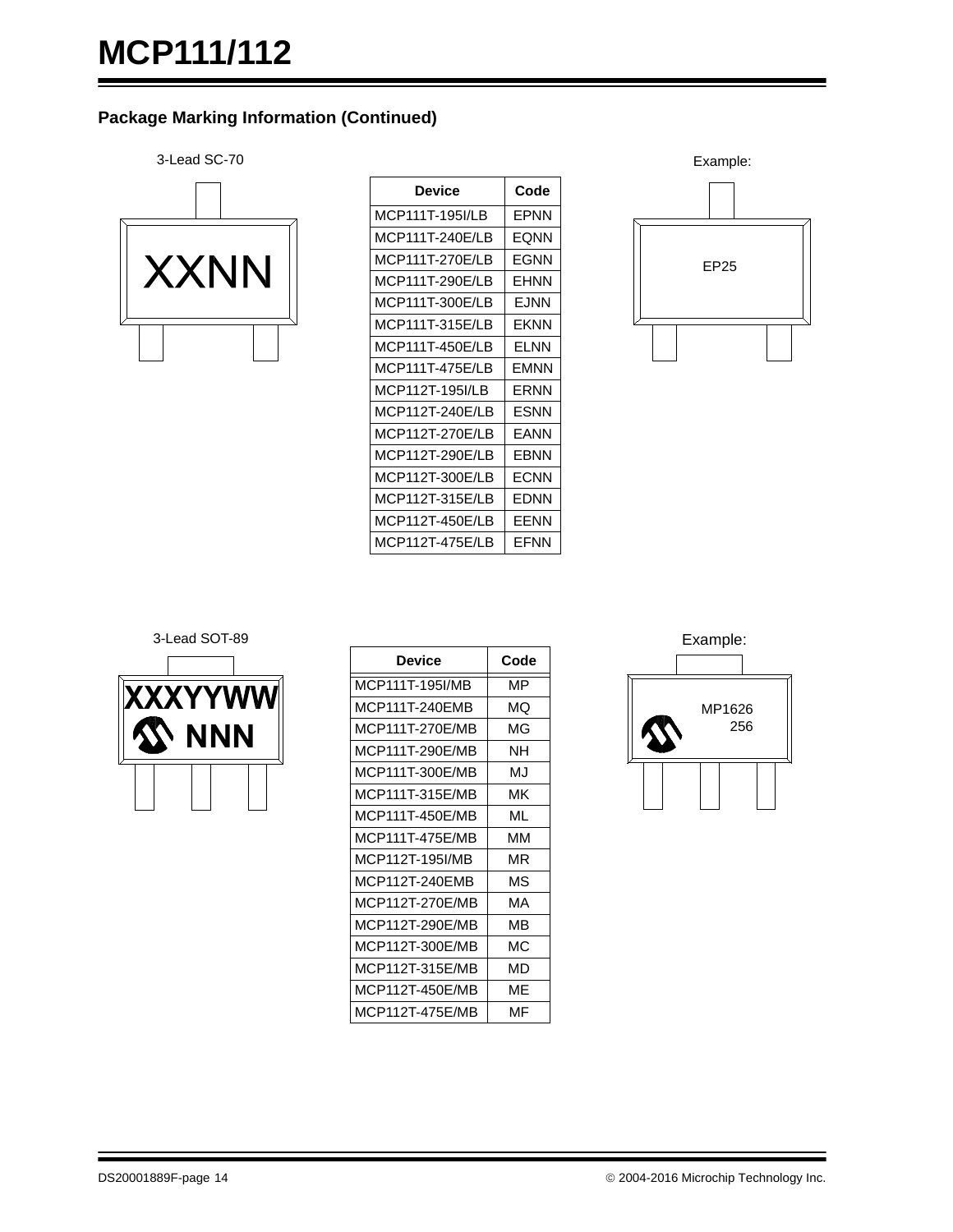#### 3-Lead Plastic Transistor Outline (TO) [TO-92]

Note: r the most current package drawings, please see the Microchip Packaging Specification located at http://www.microchip.com/packaging



|                              |   | <b>INCHES</b> |            |
|------------------------------|---|---------------|------------|
| <b>Dimension Limits</b>      |   | <b>MIN</b>    | <b>MAX</b> |
| Number of Pins               | N | 3             |            |
| Pitch                        | e | .050 BSC      |            |
| Bottom to Package Flat       | D | .125          | .165       |
| Overall Width                | E | .175          | .205       |
| Overall Length               | A | .210<br>.170  |            |
| <b>Molded Package Radius</b> | R | .105<br>.080  |            |
| Tip to Seating Plane         |   | .500          |            |
| <b>Lead Thickness</b>        | C | .014          | .021       |
| <b>Lead Width</b>            | b | .014          | .022       |

#### Notes:

- 1. Dimensions A and E do not include mold flash or protrusions. Mold flash or protrusions shall not exceed .005" per side.
- 2. Dimensioning and tolerancing per ASME Y14.5M.

BSC: Basic Dimension. Theoretically exact value shown without tolerances.

Microchip Technology Drawing C04-101B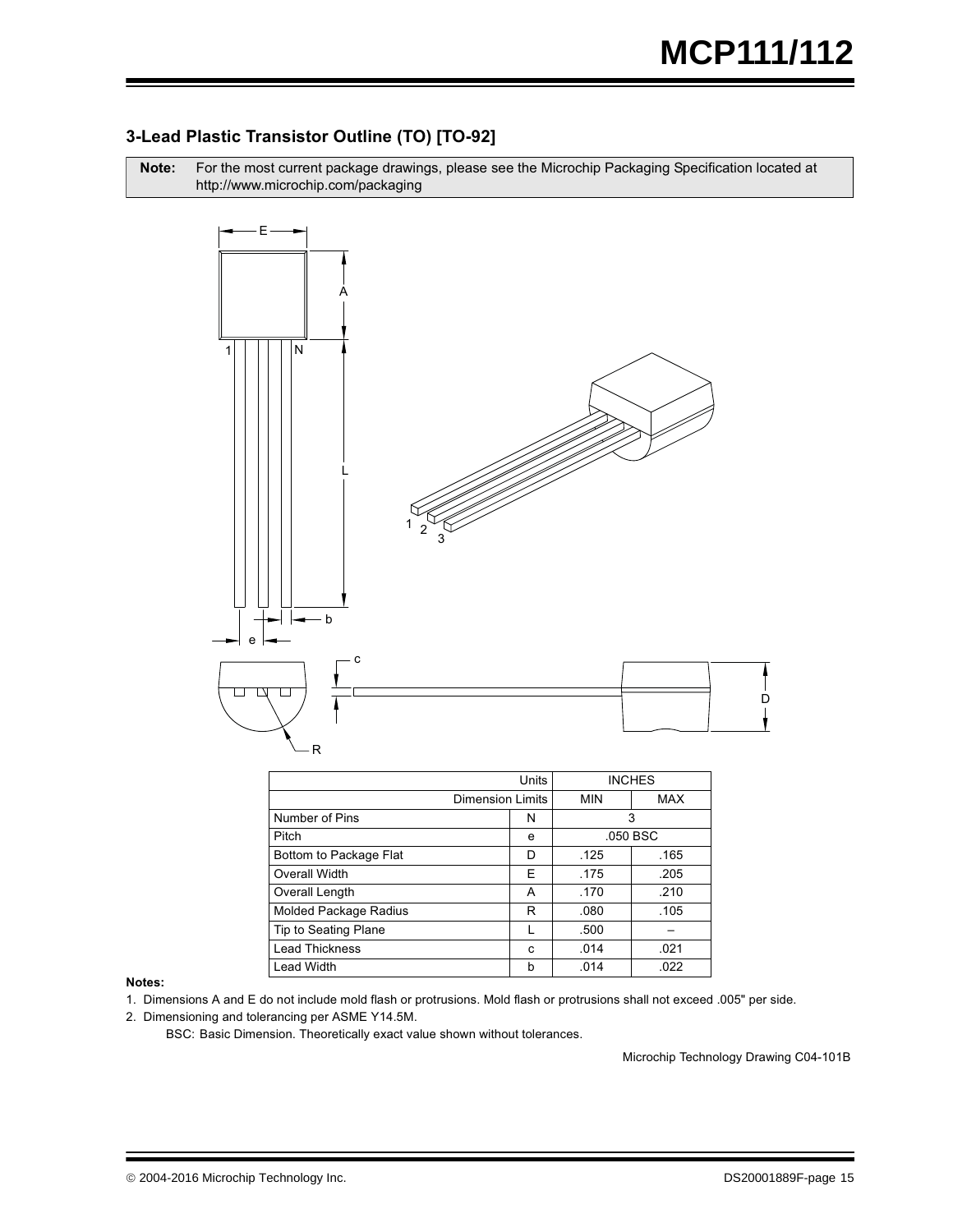#### 3-Lead Plastic Small Outline Transistor (TT) [SOT-23]

Note: r the most current package drawings, please see the Microchip Packaging Specification located at http://www.microchip.com/packaging









|                                 | Units            |              |            | <b>MILLIMETERS</b> |  |  |  |
|---------------------------------|------------------|--------------|------------|--------------------|--|--|--|
|                                 | Dimension Limits | <b>MIN</b>   | <b>NOM</b> | MAX                |  |  |  |
| Number of Pins                  | N                | 3            |            |                    |  |  |  |
| Lead Pitch                      | e                |              | $0.95$ BSC |                    |  |  |  |
| Outside Lead Pitch              | e1               |              | 1.90 BSC   |                    |  |  |  |
| Overall Height                  | A                | 1.12<br>0.89 |            |                    |  |  |  |
| <b>Molded Package Thickness</b> | A2               | 0.79         | 0.95       | 1.02               |  |  |  |
| Standoff                        | A1               | 0.01         |            | 0.10               |  |  |  |
| Overall Width                   | F                | 2.10         |            | 2.64               |  |  |  |
| Molded Package Width            | E1               | 1.16         | 1.30       | 1.40               |  |  |  |
| Overall Length                  | D                | 2.67         | 2.90       | 3.05               |  |  |  |
| Foot Length                     |                  | 0.13         | 0.50       | 0.60               |  |  |  |
| Foot Angle                      | φ                | $0^{\circ}$  |            | $10^{\circ}$       |  |  |  |
| <b>Lead Thickness</b>           | C                | 0.08         |            | 0.20               |  |  |  |
| <b>Lead Width</b>               | b                | 0.30         |            | 0.54               |  |  |  |

#### Notes:

1. Dimensions D and E1 do not include mold flash or protrusions. Mold flash or protrusions shall not exceed 0.25 mm per side.

2. Dimensioning and tolerancing per ASME Y14.5M.

BSC: Basic Dimension. Theoretically exact value shown without tolerances.

Microchip Technology Drawing C04-104B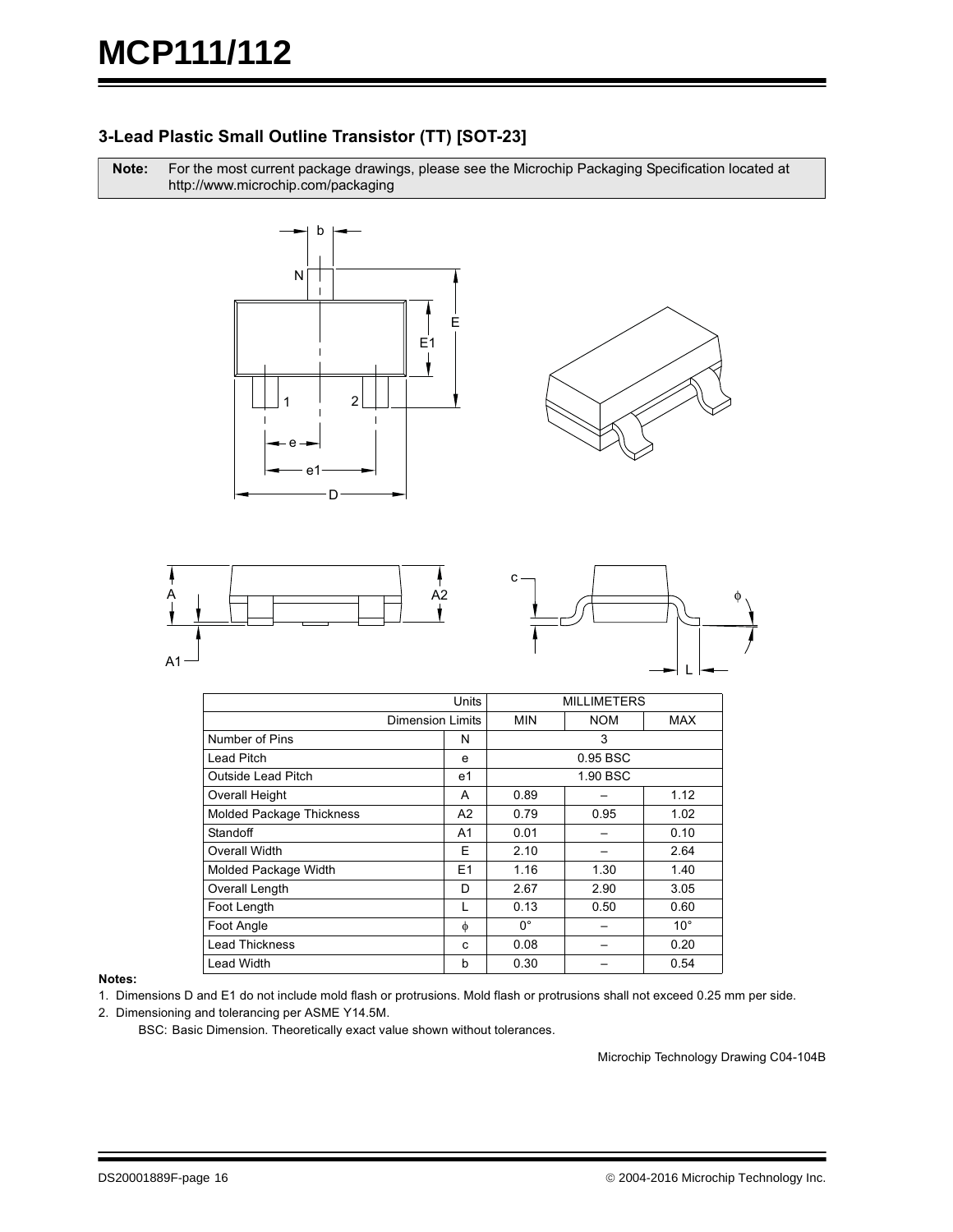#### 3-Lead Plastic Small Outline Transistor (TT) [SOT-23]

**Note:** For the most current package drawings, please see the Microchip Packaging Specification located at http://www.microchip.com/packaging



#### **RECOMMENDED LAND PATTERN**

|                              | <b>MILLIMETERS</b>      |          |            |            |
|------------------------------|-------------------------|----------|------------|------------|
|                              | <b>Dimension Limits</b> |          | <b>NOM</b> | <b>MAX</b> |
| <b>Contact Pitch</b>         | E                       | 0.95 BSC |            |            |
| <b>Contact Pad Spacing</b>   |                         |          | 2.30       |            |
| Contact Pad Width (X3)       |                         |          |            | 0.65       |
| Contact Pad Length (X3)      |                         |          |            | 1.05       |
| <b>Distance Between Pads</b> |                         | 1.25     |            |            |
| Overall Width                |                         |          |            | 3.35       |

Notes:

1. Dimensioning and tolerancing per ASME Y14.5M

BSC: Basic Dimension. Theoretically exact value shown without tolerances.

Microchip Technology Drawing No. C04-2104A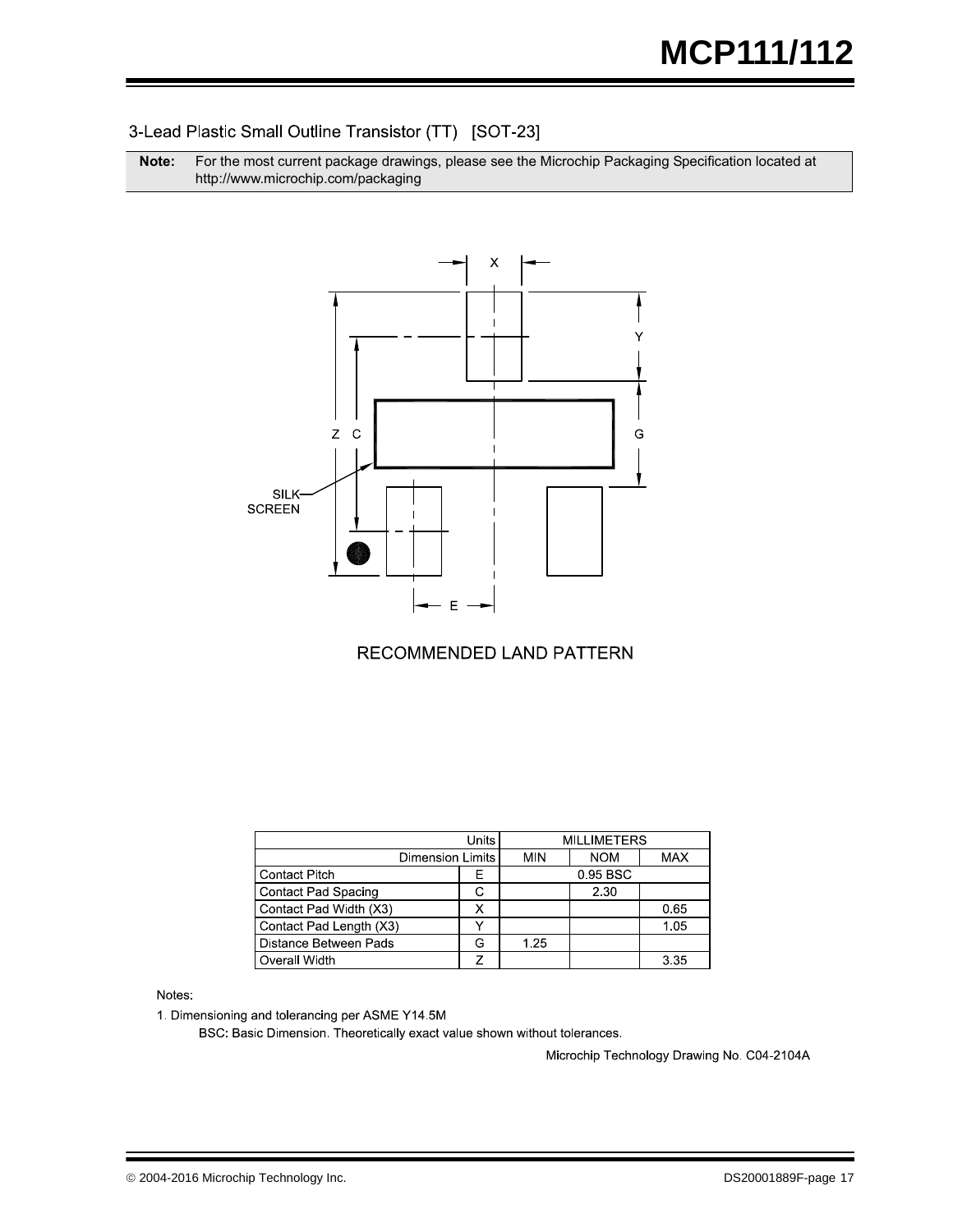### **3-Lead Plastic Small Outline Transistor (LB) [SC70]**

For the most current package drawings, please see the Microchip Packaging Specification located at http://www.microchip.com/packaging **Note:**



Microchip Technology Drawing C04-060C Sheet 1 of 2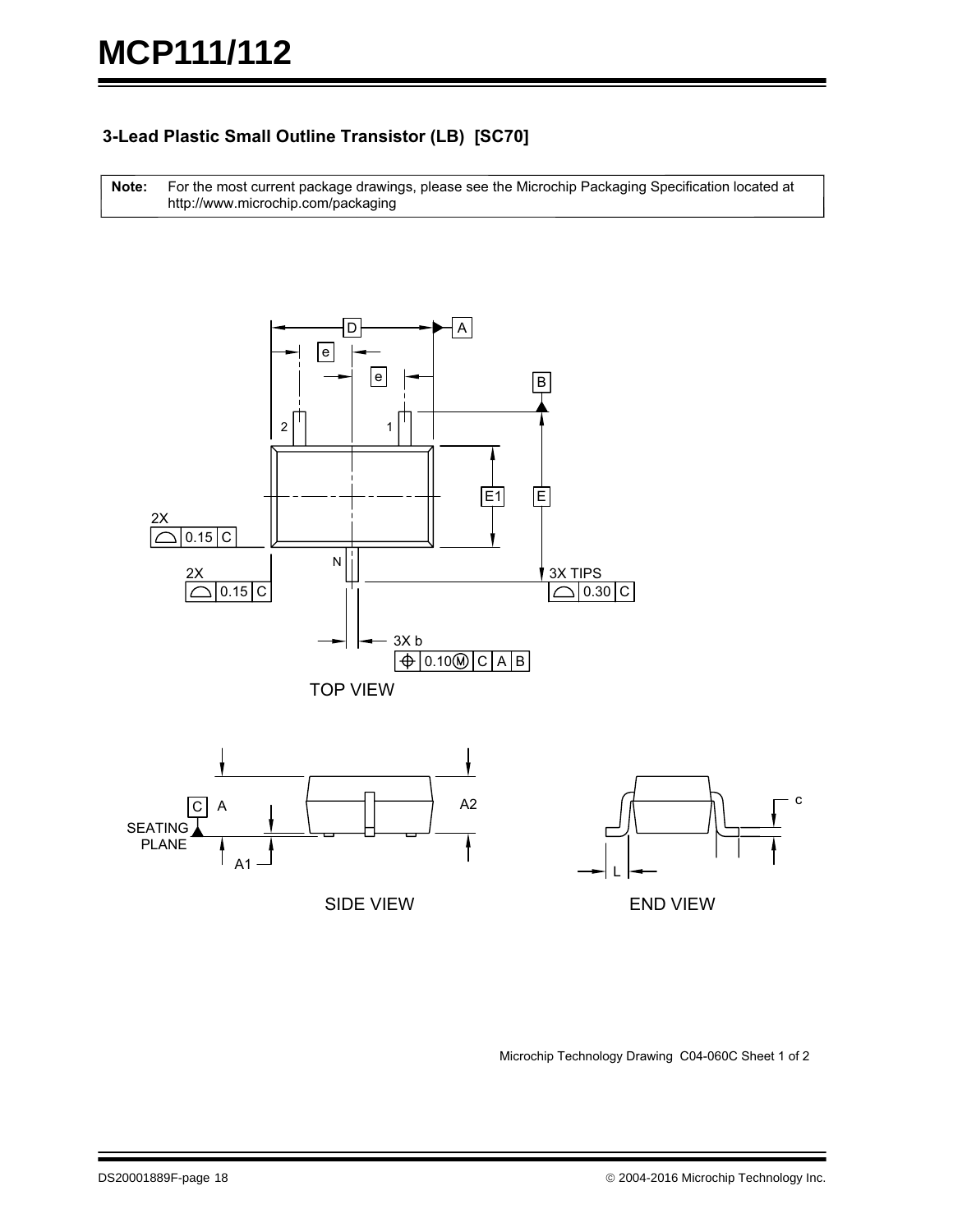#### **3-Lead Plastic Small Outline Transistor (LB) [SC70]**

For the most current package drawings, please see the Microchip Packaging Specification located at http://www.microchip.com/packaging **Note:**



|                                 | <b>MILLIMETERS</b>      |                      |          |            |  |  |
|---------------------------------|-------------------------|----------------------|----------|------------|--|--|
|                                 | <b>Dimension Limits</b> |                      |          | <b>MAX</b> |  |  |
| Number of Pins                  | N                       | 3                    |          |            |  |  |
| Pitch                           | e                       |                      | 0.65 BSC |            |  |  |
| <b>Overall Height</b>           | A                       | 0.80<br>1.10         |          |            |  |  |
| Standoff                        | A <sub>1</sub>          | 0.00                 |          | 0.10       |  |  |
| <b>Molded Package Thickness</b> | A2                      | 0.80<br>1.00         |          |            |  |  |
| Overall Length                  | D                       | 2.00 BSC             |          |            |  |  |
| <b>Exposed Pad Length</b>       | D <sub>2</sub>          | 2.50<br>2.70<br>2.60 |          |            |  |  |
| <b>Overall Width</b>            | F                       | 2.10 BSC             |          |            |  |  |
| <b>Exposed Pad Width</b>        | E <sub>1</sub>          | 1.25 BSC             |          |            |  |  |
| <b>Terminal Width</b>           | b                       | 0.15                 |          | 0.40       |  |  |
| <b>Terminal Length</b>          |                         | 0.10<br>0.20<br>0.46 |          |            |  |  |
| <b>Lead Thickness</b>           | C                       | 0.20<br>0.26         |          |            |  |  |

Notes:

1. Dimensions D and E1 do not include mold flash or protrusions. Mold flash or protrusions shall not exceed 0.15mm per side.

2. Dimensioning and tolerancing per ASME Y14.5M

REF: Reference Dimension, usually without tolerance, for information purposes only. BSC: Basic Dimension. Theoretically exact value shown without tolerances.

Microchip Technology Drawing C04-060C Sheet 2 of 2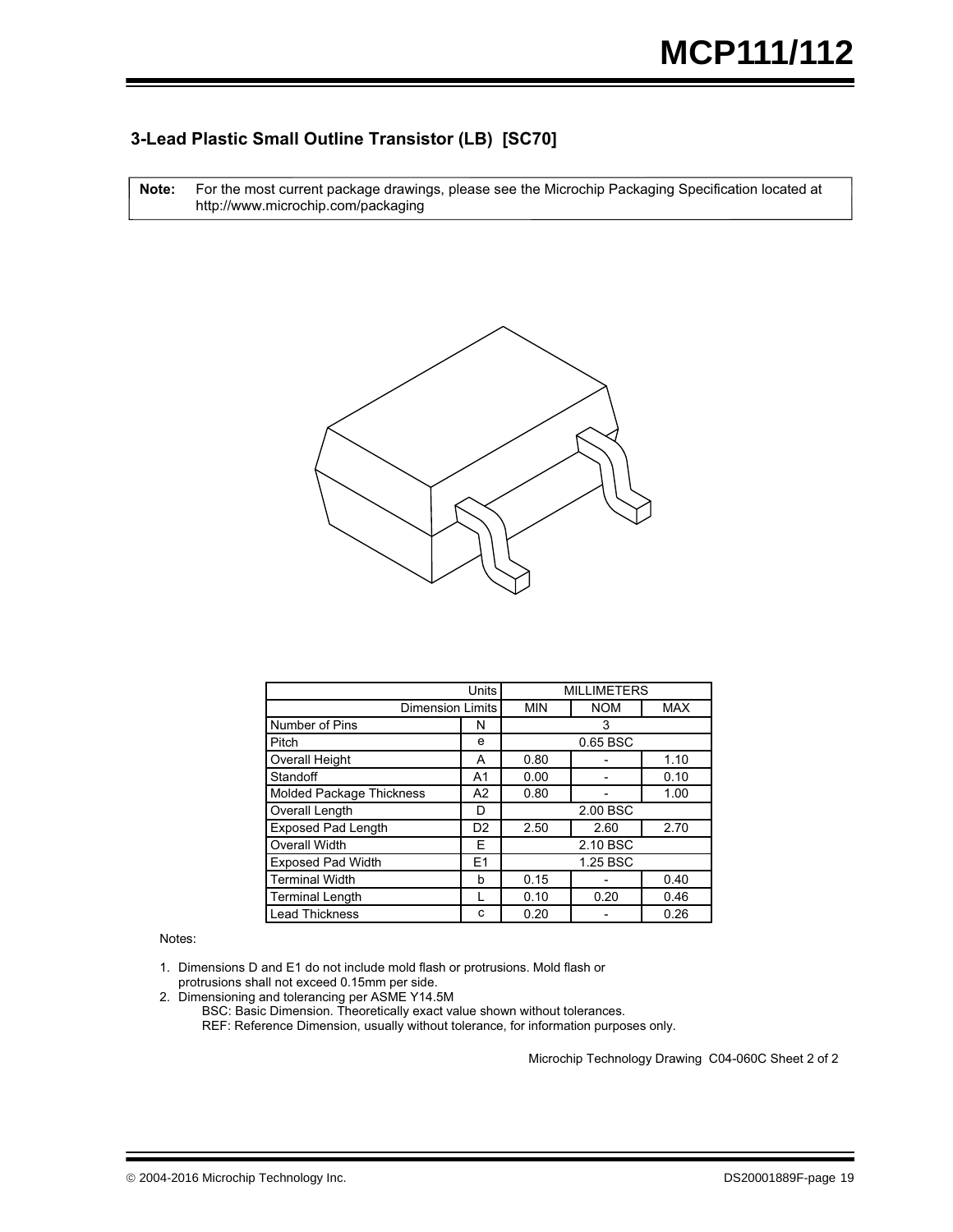#### **3-Lead Plastic Small Outline Transistor (LB) [SC70]**

For the most current package drawings, please see the Microchip Packaging Specification located at http://www.microchip.com/packaging **Note:**



#### RECOMMENDED LAND PATTERN

|                            | Units            | <b>MILLIMETERS</b> |            |            |  |
|----------------------------|------------------|--------------------|------------|------------|--|
|                            | Dimension Limits |                    | <b>NOM</b> | <b>MAX</b> |  |
| <b>Contact Pitch</b>       | ⊢                | 0.65 BSC           |            |            |  |
| <b>Contact Pad Spacing</b> |                  |                    | 2.20       |            |  |
| <b>Contact Pad Width</b>   |                  |                    |            | 0.50       |  |
| <b>Contact Pad Length</b>  |                  |                    |            | 0.85       |  |
| Distance Between Pads      |                  | 1.25               |            |            |  |

Notes:

1. Dimensioning and tolerancing per ASME Y14.5M

BSC: Basic Dimension. Theoretically exact value shown without tolerances.

Microchip Technology Drawing No. C04-2060B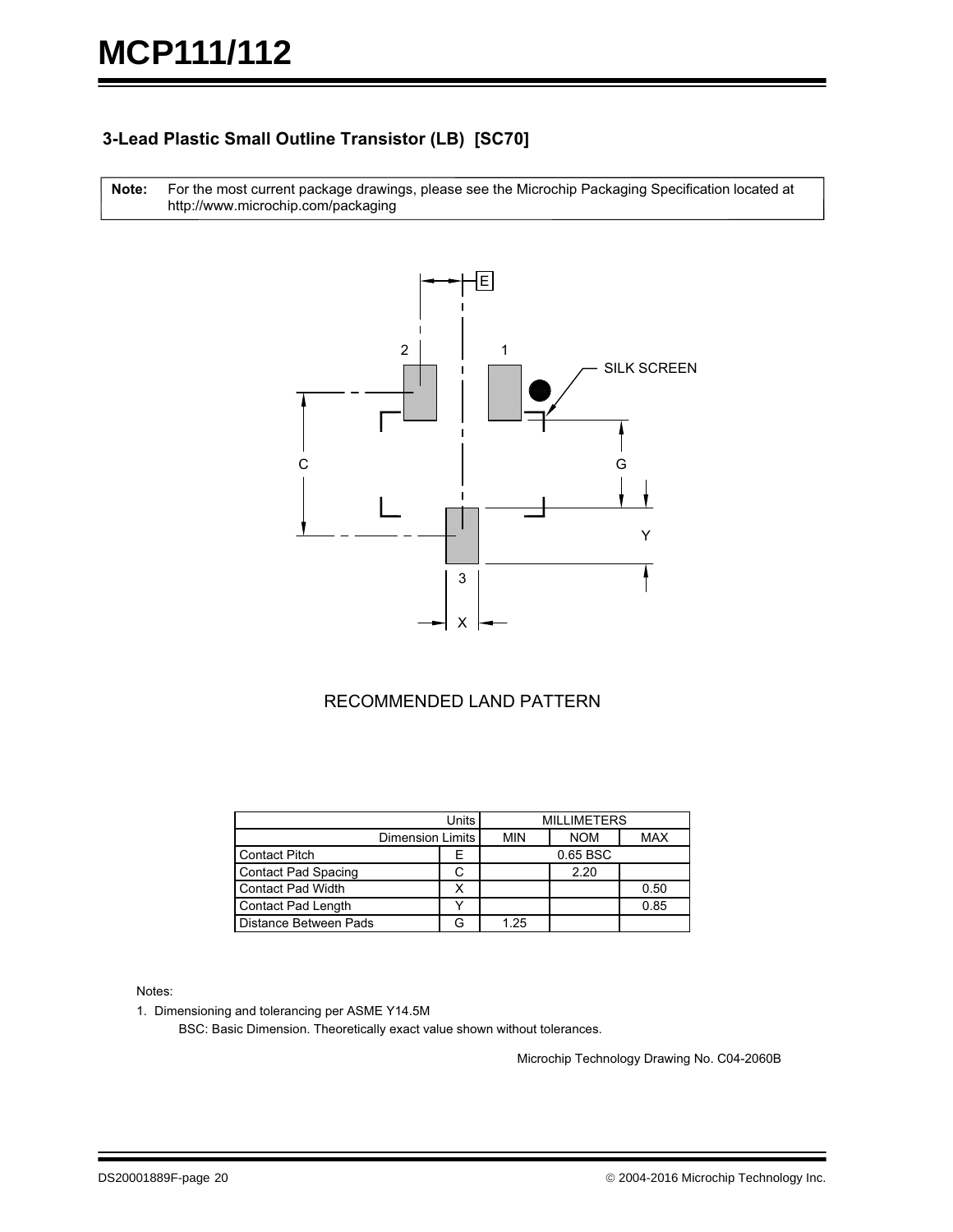

For the most current package drawings, please see the Microchip Packaging Specification located at http://www.microchip.com/packaging **Note:**



Microchip Technology Drawing C04-029C Sheet 1 of 2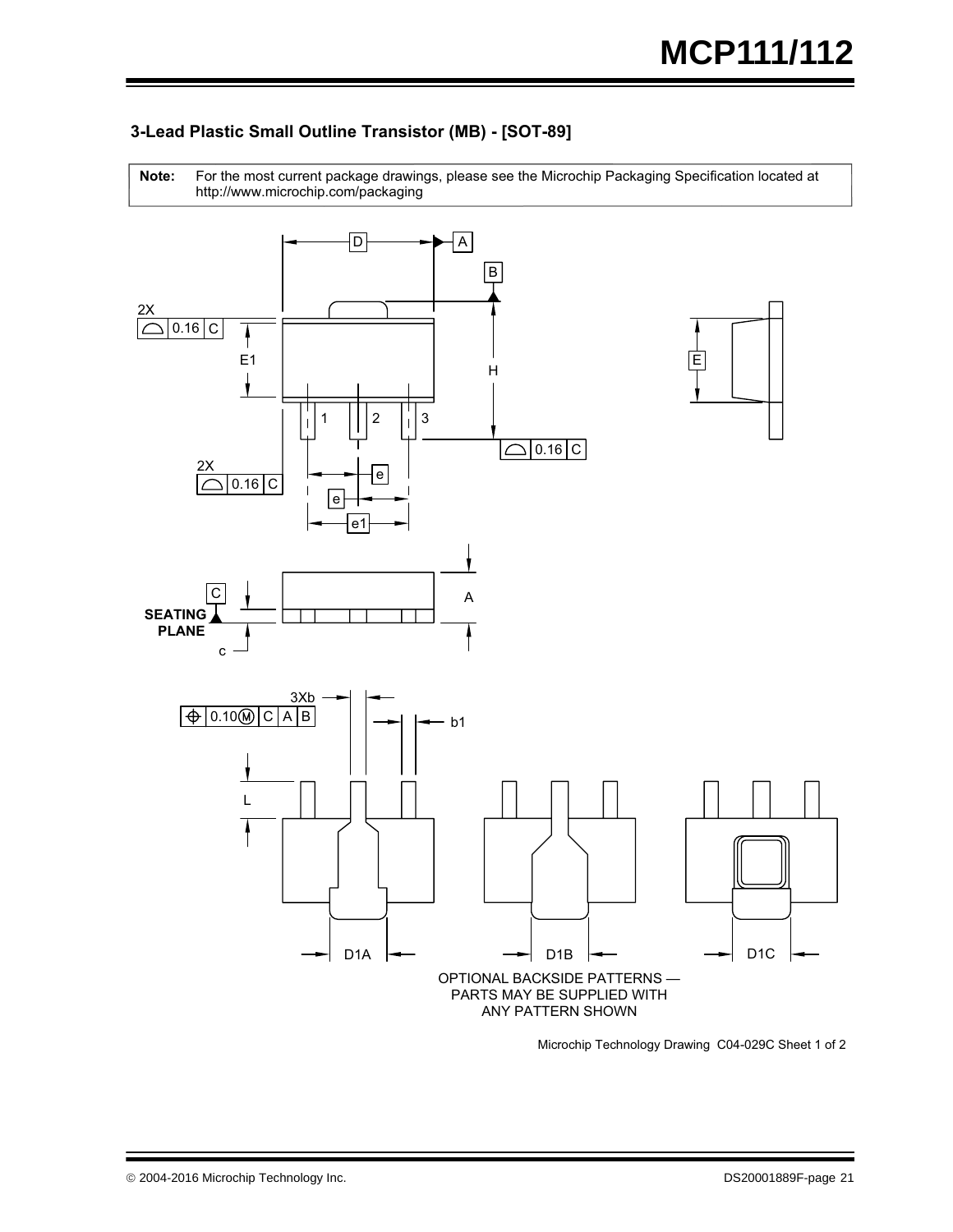#### **3-Lead Plastic Small Outline Transistor (MB) - [SOT-89]**

For the most current package drawings, please see the Microchip Packaging Specification located at http://www.microchip.com/packaging **Note:**



| Units                        |                  | <b>MILLIMETERS</b> |            |            |  |
|------------------------------|------------------|--------------------|------------|------------|--|
| <b>Dimension Limits</b>      |                  | <b>MIN</b>         | <b>NOM</b> | <b>MAX</b> |  |
| Number of Leads              | N                |                    | 3          |            |  |
| Pitch                        | e                |                    | 1.50 BSC   |            |  |
| <b>Outside Lead Pitch</b>    | e1               |                    | 3.00 BSC   |            |  |
| <b>Overall Height</b>        | A                | 1.40               | 1.50       | 1.60       |  |
| <b>Overall Width</b>         | н                | 3.94               | 4.10       | 4.25       |  |
| Molded Package Width at Base | F                | 2.50 BSC           |            |            |  |
| Molded Package Width at Top  | E1               | 2.13               | 2.20       | 2.29       |  |
| Overall Length               | D                | 4.50 BSC           |            |            |  |
| Tab Length (Option A)        | D <sub>1</sub> A | 1.63               | 1.73       | 1.83       |  |
| Tab Length (Option B)        | D <sub>1</sub> B | 1.40               | 1.60       | 1.75       |  |
| Tab Length (Option C)        | D <sub>1</sub> C | 1.62               | 1.73       | 1.83       |  |
| Foot Length                  |                  | 0.79               | 1.10       | 1.20       |  |
| <b>Lead Thickness</b>        | C                | 0.35               | 0.40       | 0.44       |  |
| Lead 2 Width<br>b            |                  | 0.41               | 0.50       | 0.56       |  |
| Leads 1 & 3 Width            | b1               | 0.36               | 0.42       | 0.48       |  |

Notes:

- 1. Dimensions D and E do not include mold flash or protrusions. Mold flash or protrusions shall not exceed 0.127mm per side.
- 2. Dimensioning and tolerancing per ASME Y14.5M

BSC: Basic Dimension. Theoretically exact value shown without tolerances.

Microchip Technology Drawing C04-029C Sheet 2 of 2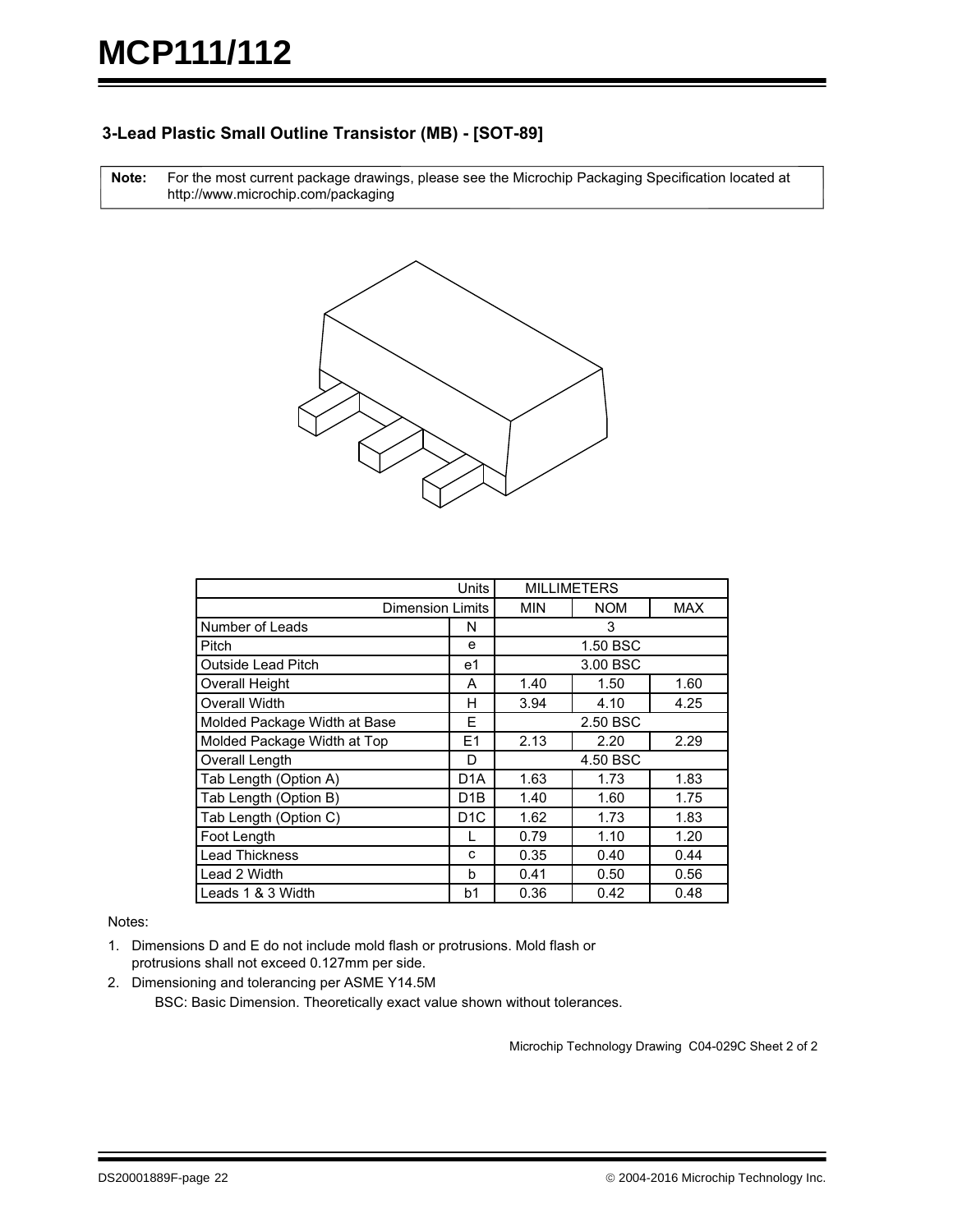#### **3-Lead Plastic Small Outline Transistor (MB) - [SOT-89]**

For the most current package drawings, please see the Microchip Packaging Specification located at http://www.microchip.com/packaging **Note:**



#### RECOMMENDED LAND PATTERN

| <b>Units</b>              | <b>MILLIMETERS</b> |            |            |  |  |  |
|---------------------------|--------------------|------------|------------|--|--|--|
| <b>Dimension Limits</b>   | <b>MIN</b>         | <b>NOM</b> | <b>MAX</b> |  |  |  |
| C                         |                    | 1.50 (BSC) |            |  |  |  |
| X (3 PLACES)              |                    | 0.900      |            |  |  |  |
| X <sub>1</sub>            |                    | 1.733      |            |  |  |  |
| X2 (2 PLACES)             |                    | 0.416      |            |  |  |  |
| $\overline{G}$ (2 PLACES) |                    | 0.600      |            |  |  |  |
| Y (2 PLACES)              |                    | 1.300      |            |  |  |  |
| Υ1                        |                    | 3.125      |            |  |  |  |
| Υ2                        |                    | 1.475      |            |  |  |  |
| Y3                        |                    | 0.825      |            |  |  |  |
| Y4                        |                    | 1.000      |            |  |  |  |

Notes:

1. Dimensioning and tolerancing per ASME Y14.5M

BSC: Basic Dimension. Theoretically exact value shown without tolerances.

Microchip Technology Drawing C04-2029C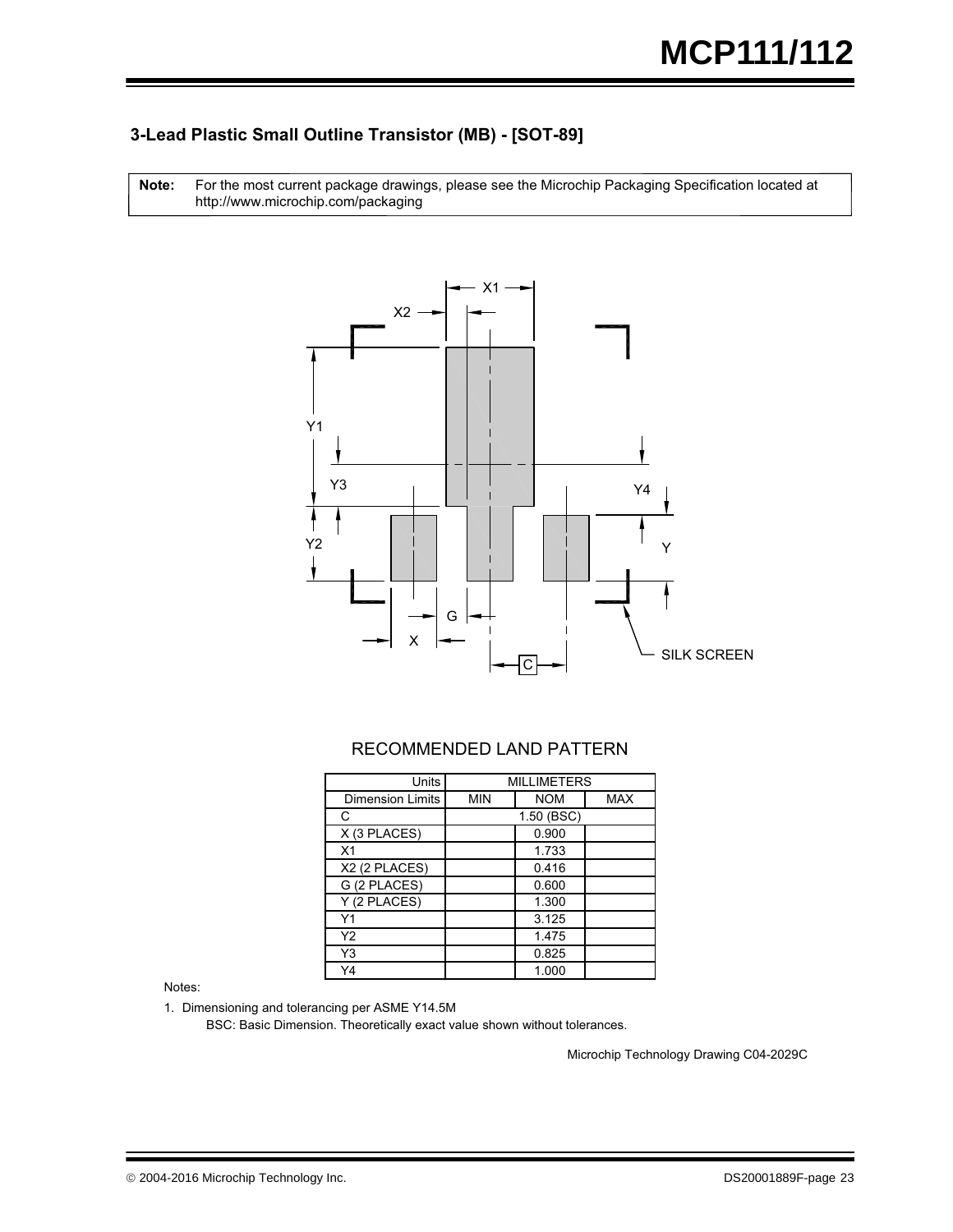#### **5.2 Product Tape and Reel Specifications**



*FIGURE 5-1: Embossed Carrier Dimensions (8, 12, 16 and 24 mm tape only).*

### **CARRIER TAPE/CAVITY DIMENSIONS**

| Case           | Package      |    |         | <b>Carrier</b><br><b>Dimensions</b> | Cavity<br><b>Dimensions</b> |                      |                      | Reel<br>Output<br>Quantity<br>Diameter in |     |
|----------------|--------------|----|---------|-------------------------------------|-----------------------------|----------------------|----------------------|-------------------------------------------|-----|
| <b>Outline</b> | <b>Type</b>  |    | w<br>mm | P<br>mm                             | A0<br>mm                    | B <sub>0</sub><br>mm | K <sub>0</sub><br>mm | <b>Units</b>                              | mm  |
|                | SOT-23B      | 3L | 8       | 4                                   | 3.15                        | 2.77                 | 1.22                 | 3000                                      | 180 |
| LB             | <b>SC-70</b> | 3L | 8       | 4                                   | 2.4                         | 2.4                  | 1.19                 | 3000                                      | 180 |



*FIGURE 5-2: 3-Lead SOT-23/SC70 Device Tape and Reel Specifications.*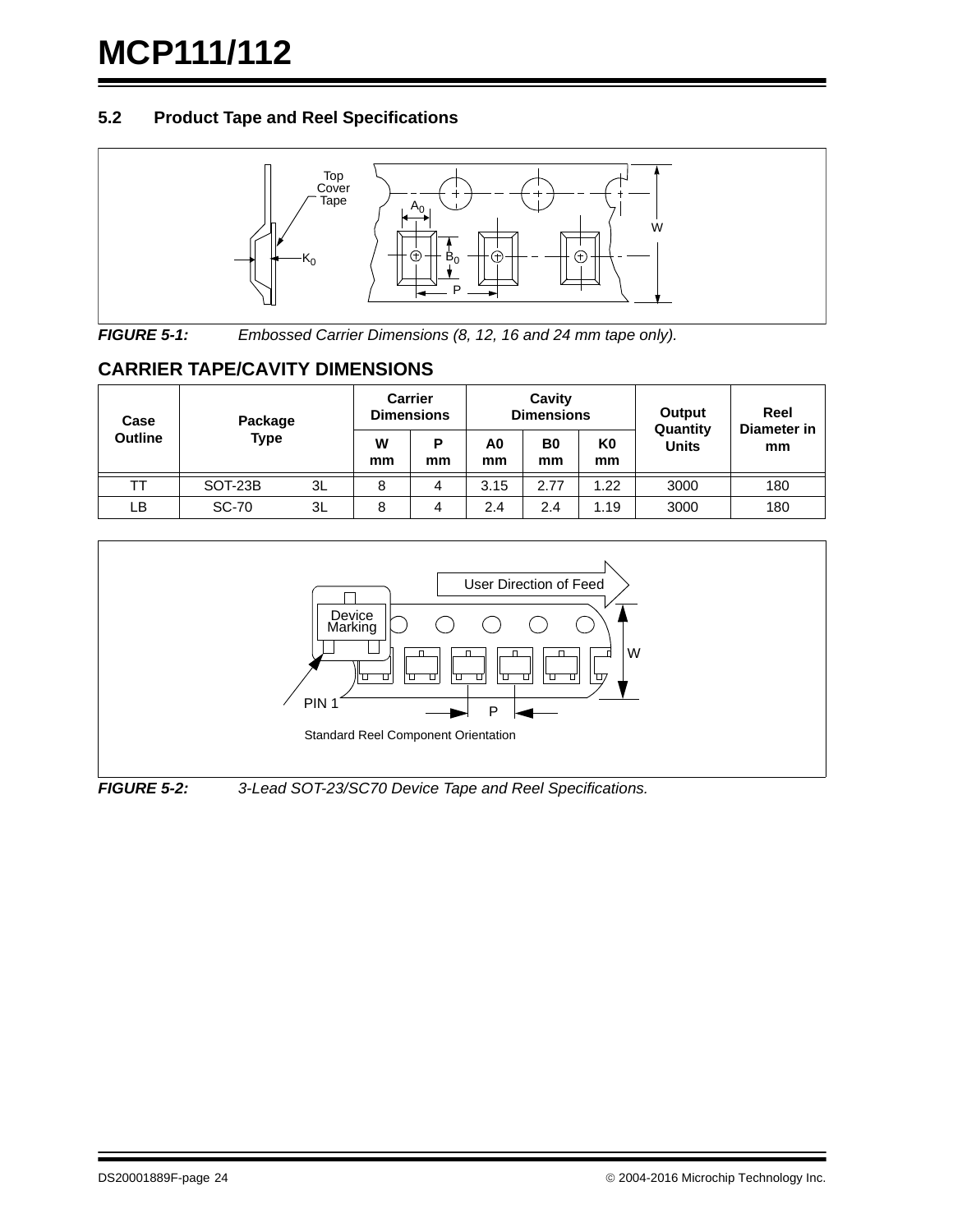

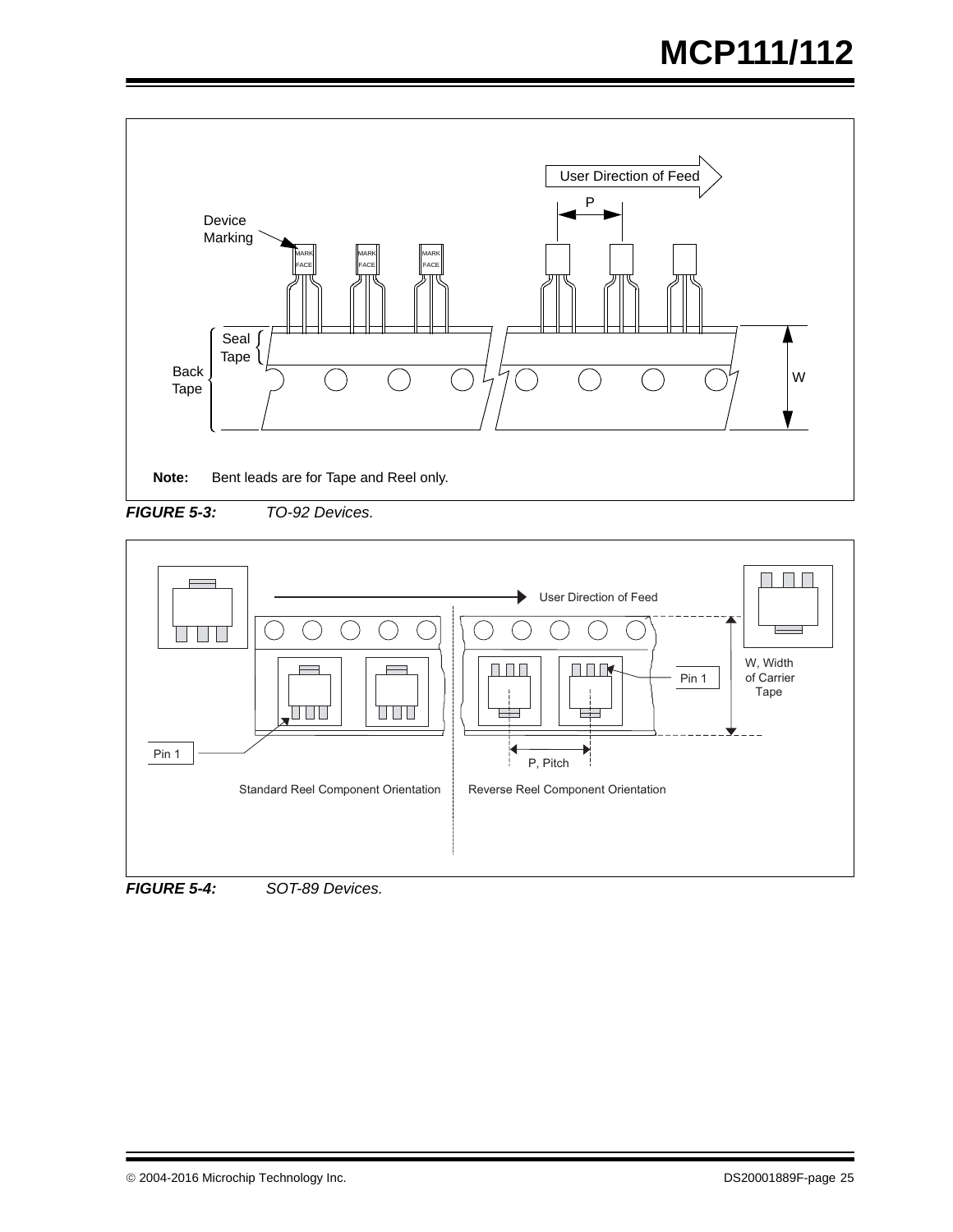**NOTES:**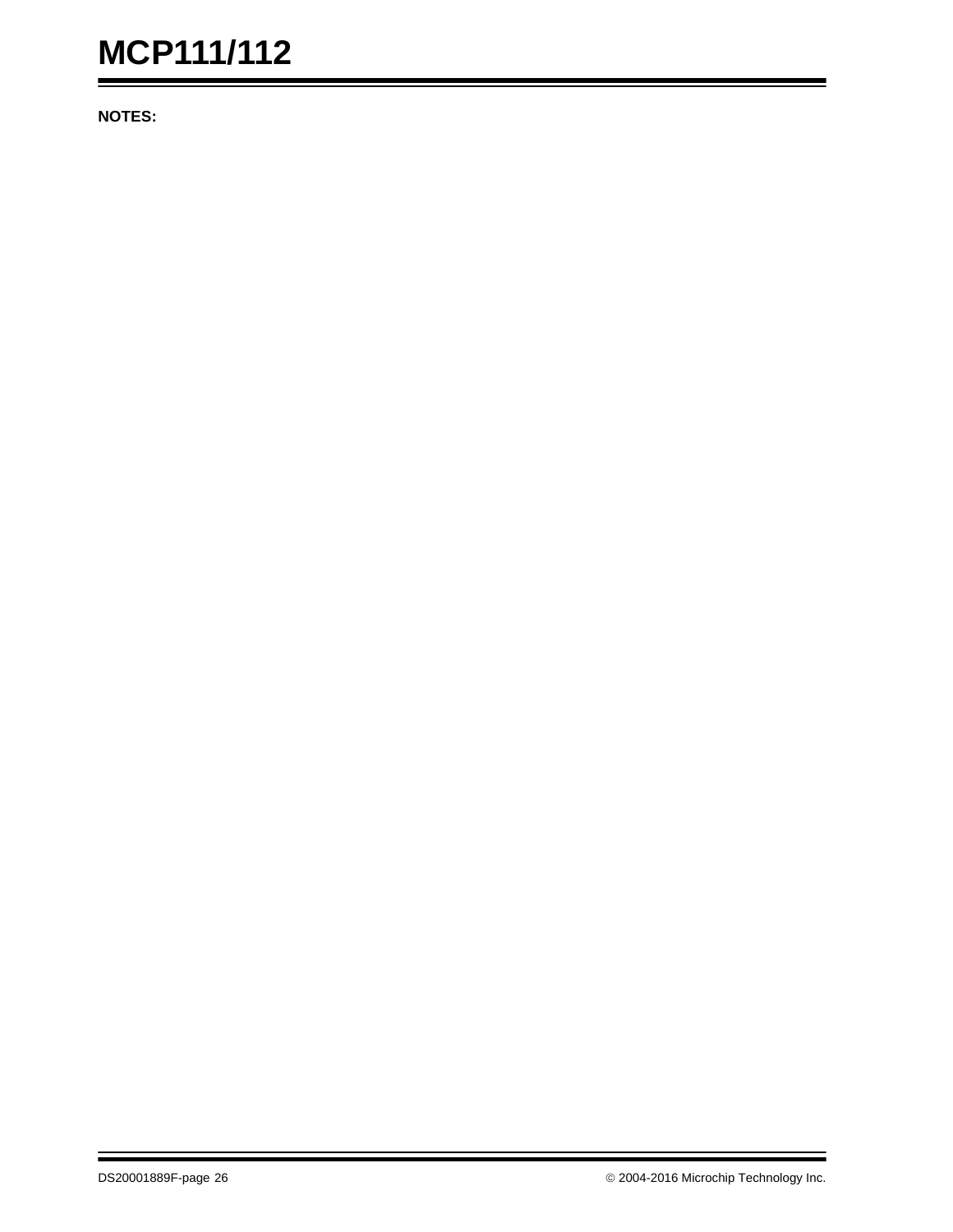### <span id="page-26-0"></span>**APPENDIX A: REVISION HISTORY**

#### **Revision F (July 2016)**

The following is the list of modifications:

- 1. Updated [Table 3-1](#page-9-1).
- 2. Updated **[Section 5.0 "Packaging informa](#page-12-0)[tion"](#page-12-0)**.
- 3. Minor typographical corrections.

#### **Revision E (January 2013)**

• Added a note to each package outline drawing.

#### **Revision D (June 2005)**

1. Added SOT-89-3 package information throughout.

#### **Revision C (March 2005)**

The following is the list of modifications:

- 1. Added **[Section 4.4 "Using in PIC® Microcon](#page-11-2)[troller ICSP™ Applications \(MCP111 only\)"](#page-11-2)** on using the MCP111 in PIC microcontroller ICSP applications.
- 2. Added V<sub>ODH</sub> specifications in **[Section 1.0](#page-1-4)**<br>"**Electrical Characteristics**" (for ICSP  $Characteristics''$ applications).
- 3. Added Figure 2-28.
- 4. Added devices features table to page 1.
- 5. Updated SC-70 package markings and added Pb-free marking information to **[Section 5.0](#page-12-0) ["Packaging information"](#page-12-0)**.
- 6. Added **[Appendix A: "Revision History"](#page-26-0)**.

#### **Revision B (August 2004)**

1. Corrected package marking information in **[Section 5.0 "Packaging information"](#page-12-0)**.

#### **Revision A (May 2004)**

• Original release of this document.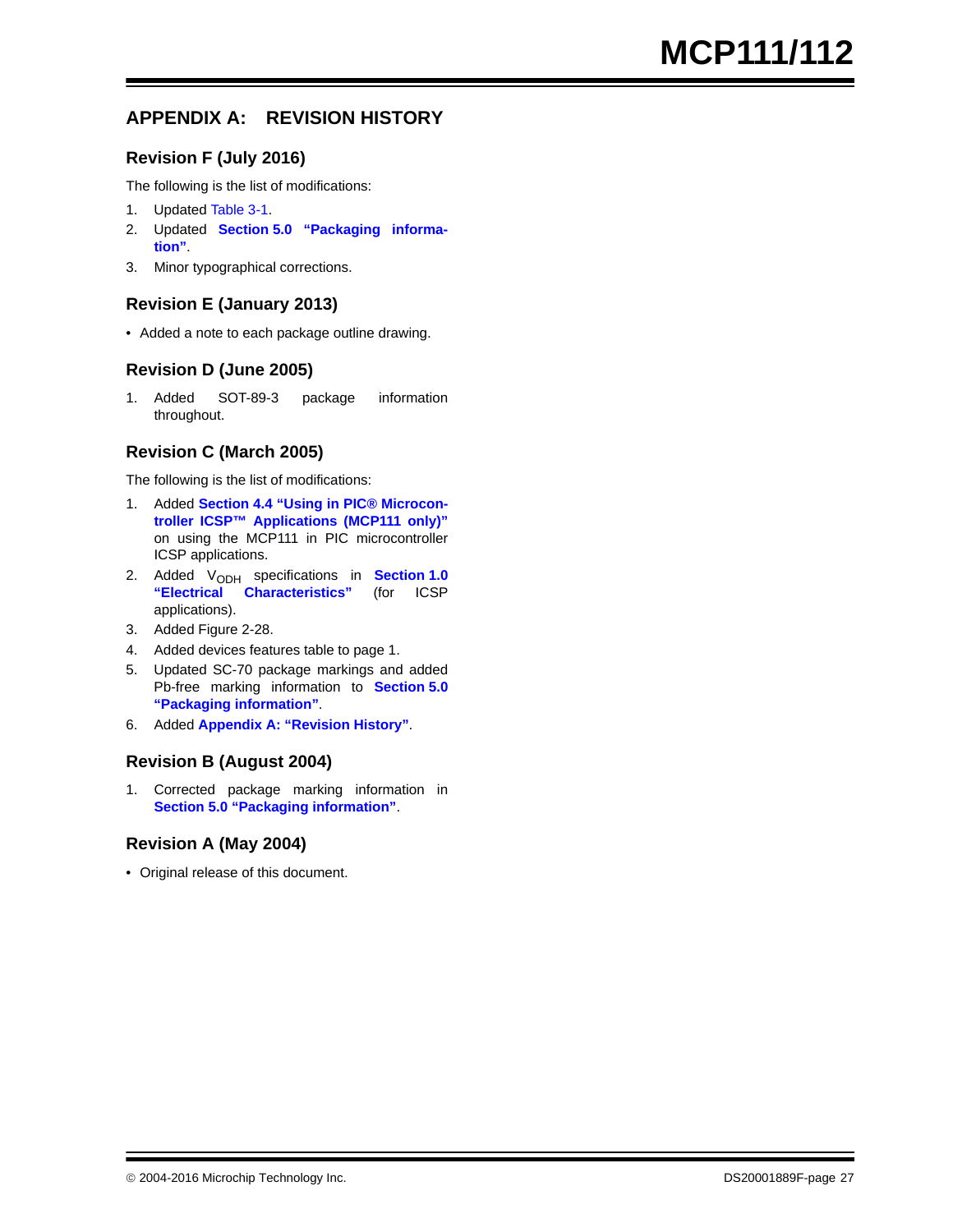**NOTES:**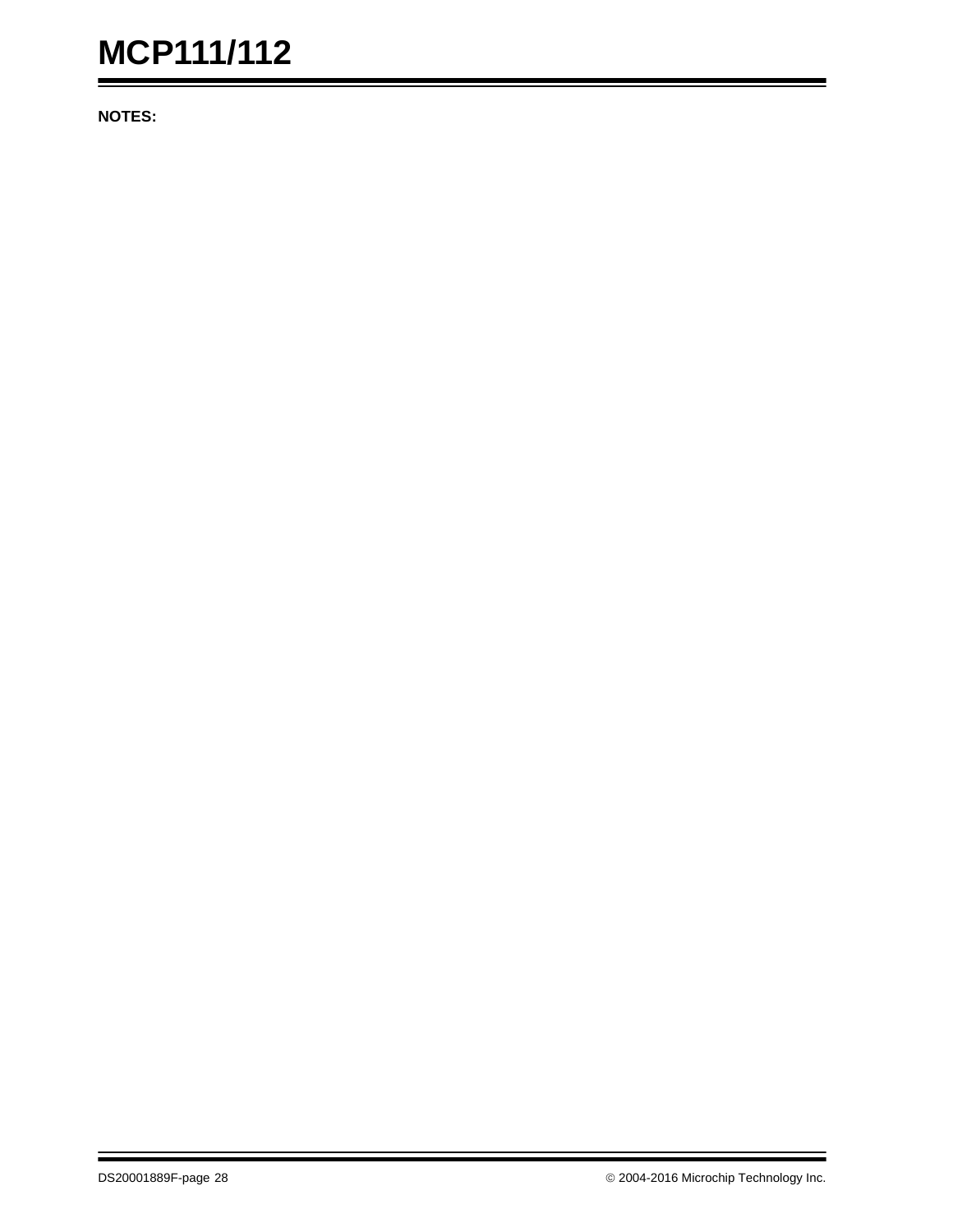### **PRODUCT IDENTIFICATION SYSTEM**

To order or obtain information, e.g., on pricing or delivery, refer to the factory or the listed sales office.

| PART NO.<br>х<br><b>Device</b> | <u>XX</u><br>xxx                                                                                                       | a) | Examples:<br>MCP111T-195I/TT: Tape and Reel, |                                                                                                          |
|--------------------------------|------------------------------------------------------------------------------------------------------------------------|----|----------------------------------------------|----------------------------------------------------------------------------------------------------------|
| <b>Option</b>                  | Tape/Reel Monitoring Temperature Package<br>Range<br><b>Options</b>                                                    |    |                                              | 1.95V option, open-drain,<br>-40 $^{\circ}$ C to +85 $^{\circ}$ C,<br>SOT-23B package.                   |
| Device:                        | MCP111: MicroPower Voltage Detector, open-drain<br>MCP111T: MicroPower Voltage Detector, open-drain<br>(Tape and Reel) | b) | MCP111T-315E/LB: Tape and Reel,              | 3.15V option, open-drain,<br>$-40^{\circ}$ C to $+125^{\circ}$ C,<br>SC-70-3 package.                    |
|                                | MCP112: MicroPower Voltage Detector, push-pull<br>MCP112T: MicroPower Voltage Detector, push-pull<br>(Tape and Reel)   | c) | MCP111-300E/TO:                              | 3.00V option, open-drain,<br>$-40^{\circ}$ C to $+125^{\circ}$ C.<br>TO-92-3 package.                    |
| <b>Monitoring Options:</b>     | $195 = 1.90V$                                                                                                          | d) |                                              | MCP111-315E/MB: 3.15V option, open-drain,<br>-40 $^{\circ}$ C to +125 $^{\circ}$ C.<br>SOT-89-3 package. |
|                                | $240 = 2.32V$<br>$270 = 2.63V$                                                                                         |    |                                              |                                                                                                          |
|                                | $290 = 2.90V$<br>$300 = 2.93V$<br>$315 = 3.08V$<br>$450 = 4.38V$<br>$475 = 4.63V$                                      | a) | MCP112T-290E/TT: Tape and Reel,              | 2.90V option, push-pull, -<br>40°C to +125°C.<br>SOT-23B-3 package.                                      |
| Temperature Range:             | $= -40^{\circ}$ C to +85 $^{\circ}$ C (MCP11X-195 only)<br>$\mathbf{L}$                                                | b) | MCP112T-475E/LB: Tape and Reel,              | 4.75V option, push-pull,<br>$-40^{\circ}$ C to $+125^{\circ}$ C.                                         |
|                                | E<br>$= -40^{\circ}$ C to +125°C (Except MCP11X-195 only)                                                              | c) |                                              | SC-70-3 package.<br>MCP112-450E/TO: 4.5V option, push-pull,<br>-40°C to +125°C.                          |
| Package:                       | $=$ SC-70, 3-lead<br>LB.<br>$MB =$ SOT-89, 3-lead<br>$= TO-92, 3-lead$<br>TO.<br>$=$ SOT-23B, 3-lead<br>TT             | d) |                                              | TO-92-3 package.<br>MCP112-315E/MB: 3.15V option, push-pull,<br>-40°C to +125°C,<br>SOT-89-3 package.    |

 $\blacksquare$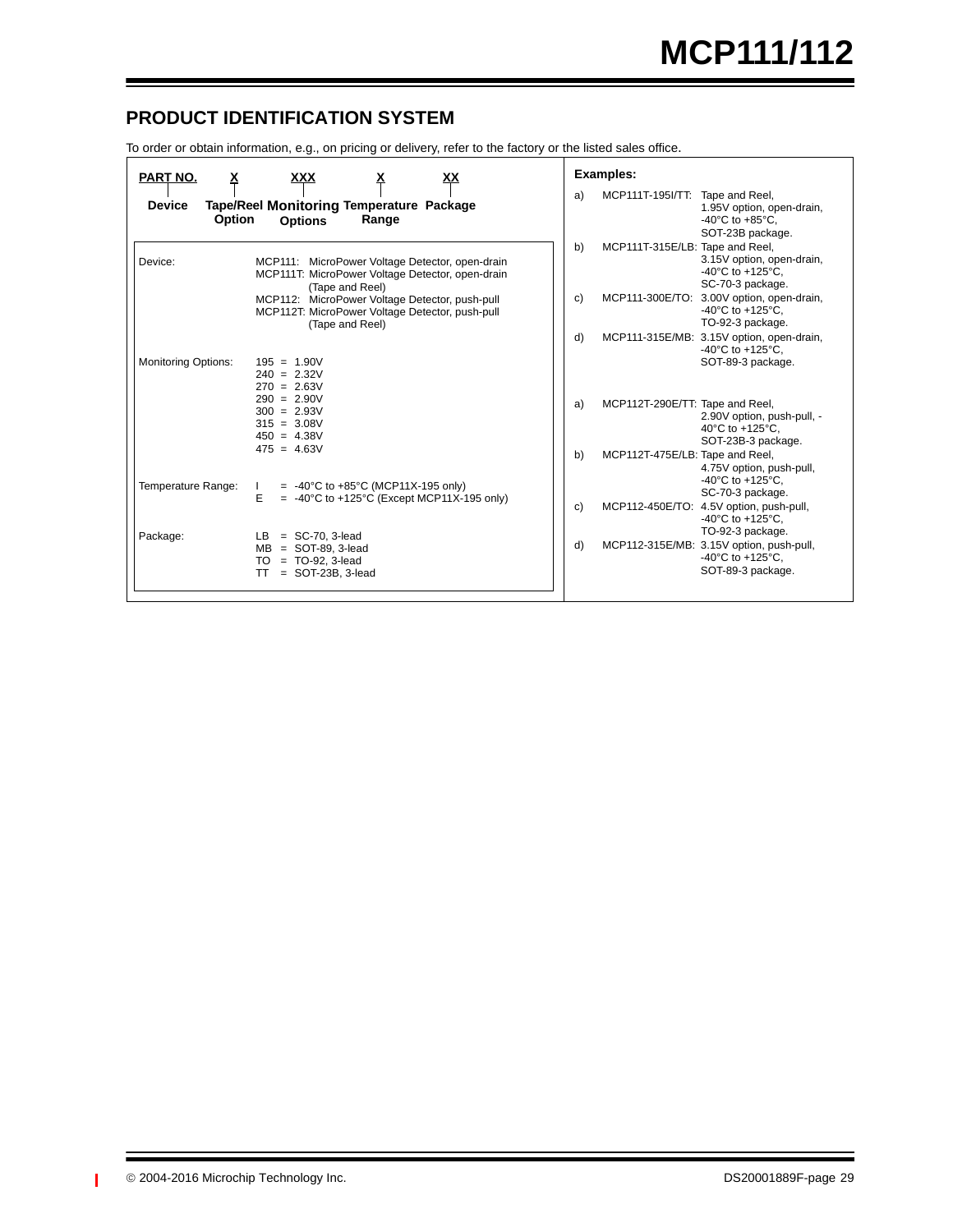**NOTES:**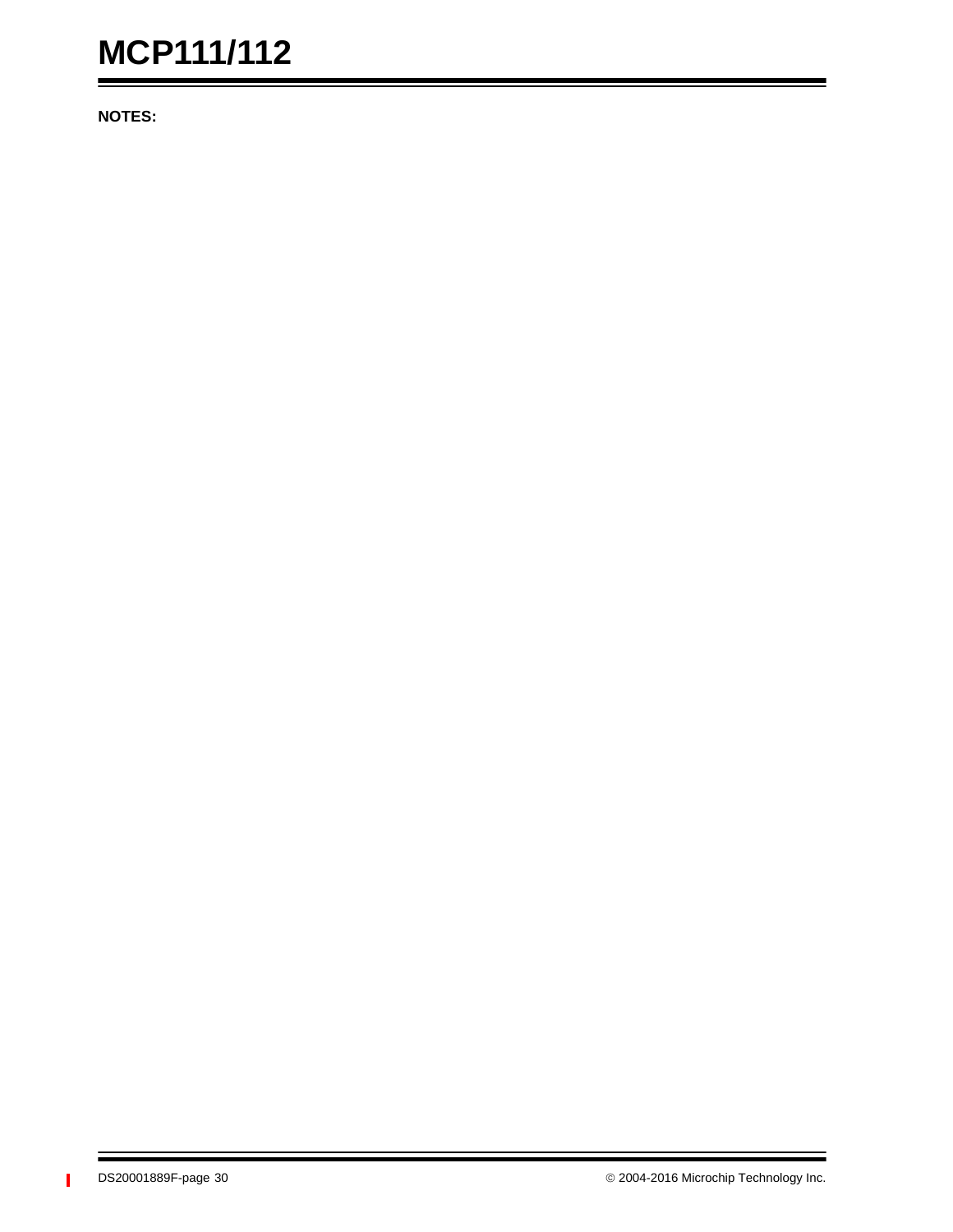#### **Note the following details of the code protection feature on Microchip devices:**

- Microchip products meet the specification contained in their particular Microchip Data Sheet.
- Microchip believes that its family of products is one of the most secure families of its kind on the market today, when used in the intended manner and under normal conditions.
- There are dishonest and possibly illegal methods used to breach the code protection feature. All of these methods, to our knowledge, require using the Microchip products in a manner outside the operating specifications contained in Microchip's Data Sheets. Most likely, the person doing so is engaged in theft of intellectual property.
- Microchip is willing to work with the customer who is concerned about the integrity of their code.
- Neither Microchip nor any other semiconductor manufacturer can guarantee the security of their code. Code protection does not mean that we are guaranteeing the product as "unbreakable."

Code protection is constantly evolving. We at Microchip are committed to continuously improving the code protection features of our products. Attempts to break Microchip's code protection feature may be a violation of the Digital Millennium Copyright Act. If such acts allow unauthorized access to your software or other copyrighted work, you may have a right to sue for relief under that Act.

Information contained in this publication regarding device applications and the like is provided only for your convenience and may be superseded by updates. It is your responsibility to ensure that your application meets with your specifications. MICROCHIP MAKES NO REPRESENTATIONS OR WARRANTIES OF ANY KIND WHETHER EXPRESS OR IMPLIED, WRITTEN OR ORAL, STATUTORY OR OTHERWISE, RELATED TO THE INFORMATION, INCLUDING BUT NOT LIMITED TO ITS CONDITION, QUALITY, PERFORMANCE, MERCHANTABILITY OR FITNESS FOR PURPOSE**.** Microchip disclaims all liability arising from this information and its use. Use of Microchip devices in life support and/or safety applications is entirely at the buyer's risk, and the buyer agrees to defend, indemnify and hold harmless Microchip from any and all damages, claims, suits, or expenses resulting from such use. No licenses are conveyed, implicitly or otherwise, under any Microchip intellectual property rights unless otherwise stated.

*Microchip received ISO/TS-16949:2009 certification for its worldwide headquarters, design and wafer fabrication facilities in Chandler and Tempe, Arizona; Gresham, Oregon and design centers in California and India. The Company's quality system processes and procedures are for its PIC® MCUs and dsPIC® DSCs, KEELOQ® code hopping devices, Serial EEPROMs, microperipherals, nonvolatile memory and analog products. In addition, Microchip's quality system for the design and manufacture of development systems is ISO 9001:2000 certified.*

# **QUALITY MANAGEMENT SYSTEM CERTIFIED BY DNV**  $=$  **ISO/TS** 16949 $=$

#### **Trademarks**

The Microchip name and logo, the Microchip logo, AnyRate, dsPIC, FlashFlex, flexPWR, Heldo, JukeBlox, KeeLoq, KeeLoq logo, Kleer, LANCheck, LINK MD, MediaLB, MOST, MOST logo, MPLAB, OptoLyzer, PIC, PICSTART, PIC32 logo, RightTouch, SpyNIC, SST, SST Logo, SuperFlash and UNI/O are registered trademarks of Microchip Technology Incorporated in the U.S.A. and other countries.

ClockWorks, The Embedded Control Solutions Company, ETHERSYNCH, Hyper Speed Control, HyperLight Load, IntelliMOS, mTouch, Precision Edge, and QUIET-WIRE are registered trademarks of Microchip Technology Incorporated in the U.S.A.

Analog-for-the-Digital Age, Any Capacitor, AnyIn, AnyOut, BodyCom, chipKIT, chipKIT logo, CodeGuard, dsPICDEM, dsPICDEM.net, Dynamic Average Matching, DAM, ECAN, EtherGREEN, In-Circuit Serial Programming, ICSP, Inter-Chip Connectivity, JitterBlocker, KleerNet, KleerNet logo, MiWi, motorBench, MPASM, MPF, MPLAB Certified logo, MPLIB, MPLINK, MultiTRAK, NetDetach, Omniscient Code Generation, PICDEM, PICDEM.net, PICkit, PICtail, PureSilicon, RightTouch logo, REAL ICE, Ripple Blocker, Serial Quad I/O, SQI, SuperSwitcher, SuperSwitcher II, Total Endurance, TSHARC, USBCheck, VariSense, ViewSpan, WiperLock, Wireless DNA, and ZENA are trademarks of Microchip Technology Incorporated in the U.S.A. and other countries.

SQTP is a service mark of Microchip Technology Incorporated in the U.S.A.

Silicon Storage Technology is a registered trademark of Microchip Technology Inc. in other countries.

GestIC is a registered trademarks of Microchip Technology Germany II GmbH & Co. KG, a subsidiary of Microchip Technology Inc., in other countries.

All other trademarks mentioned herein are property of their respective companies.

© 2004-2016, Microchip Technology Incorporated, Printed in the U.S.A., All Rights Reserved.

ISBN: 978-1-5224-0860-4